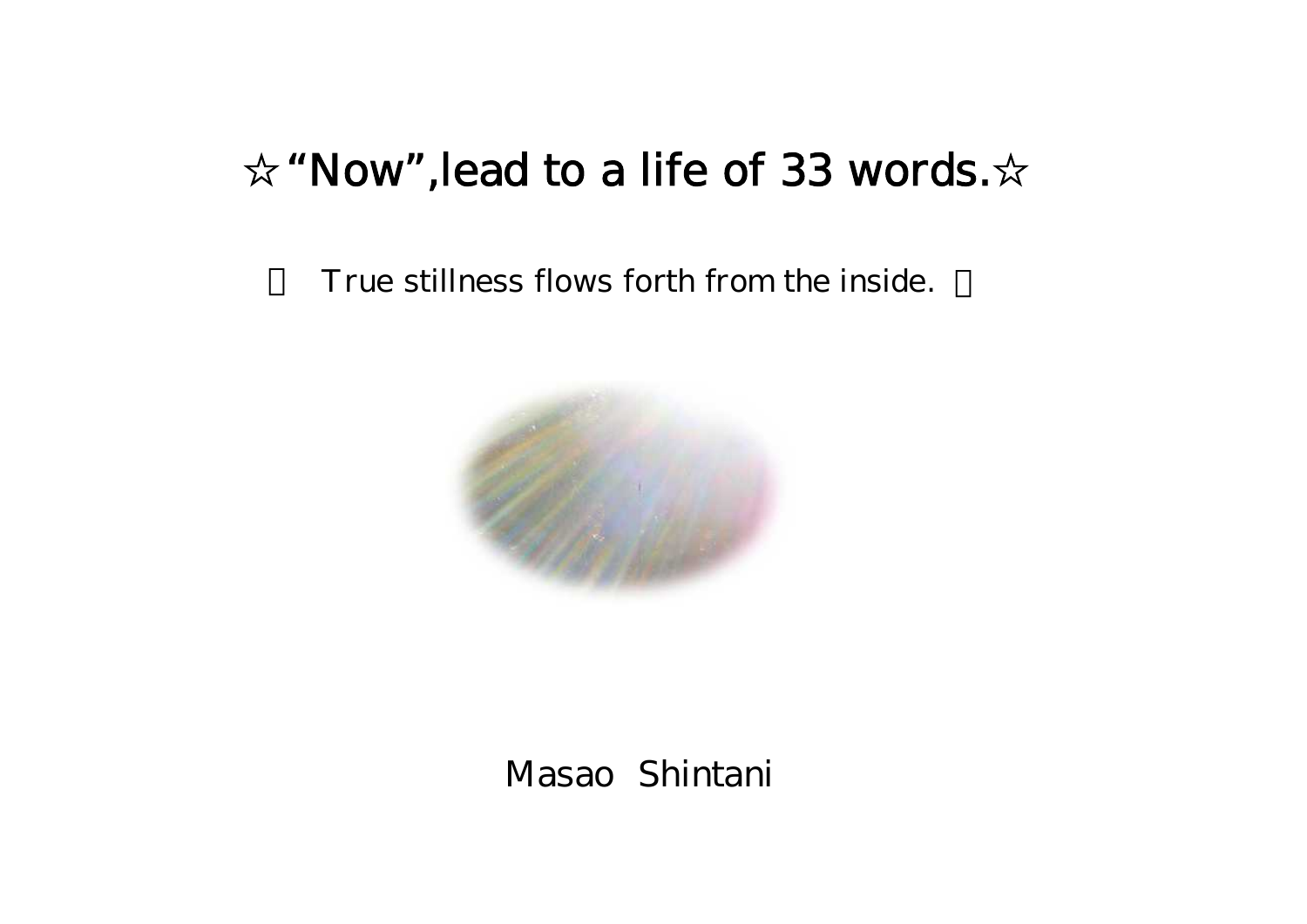Meeting with words changes your life.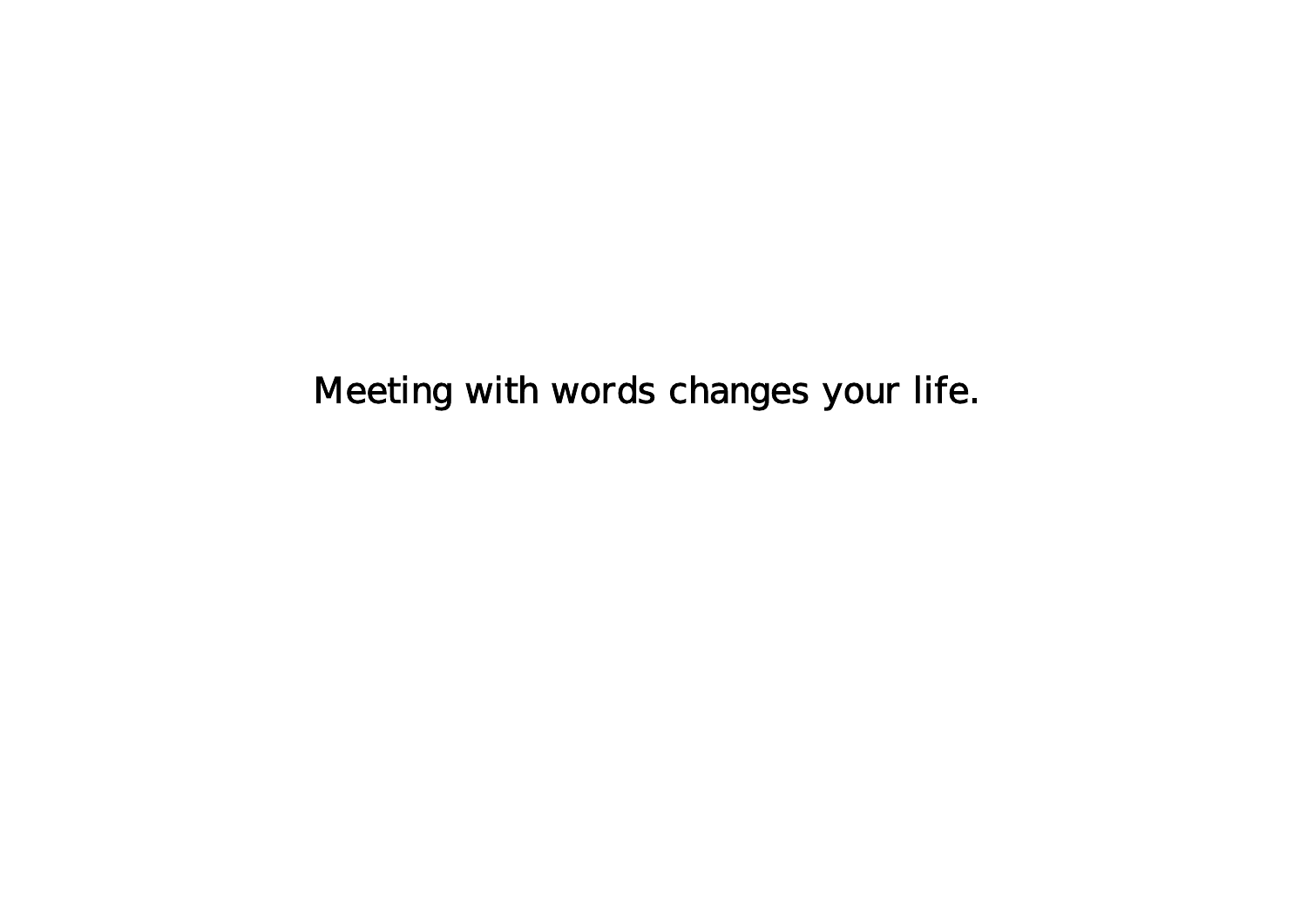

 Whichever path you follow, you are walking Because for you, it is the path that only you can walk. "Now" the best path.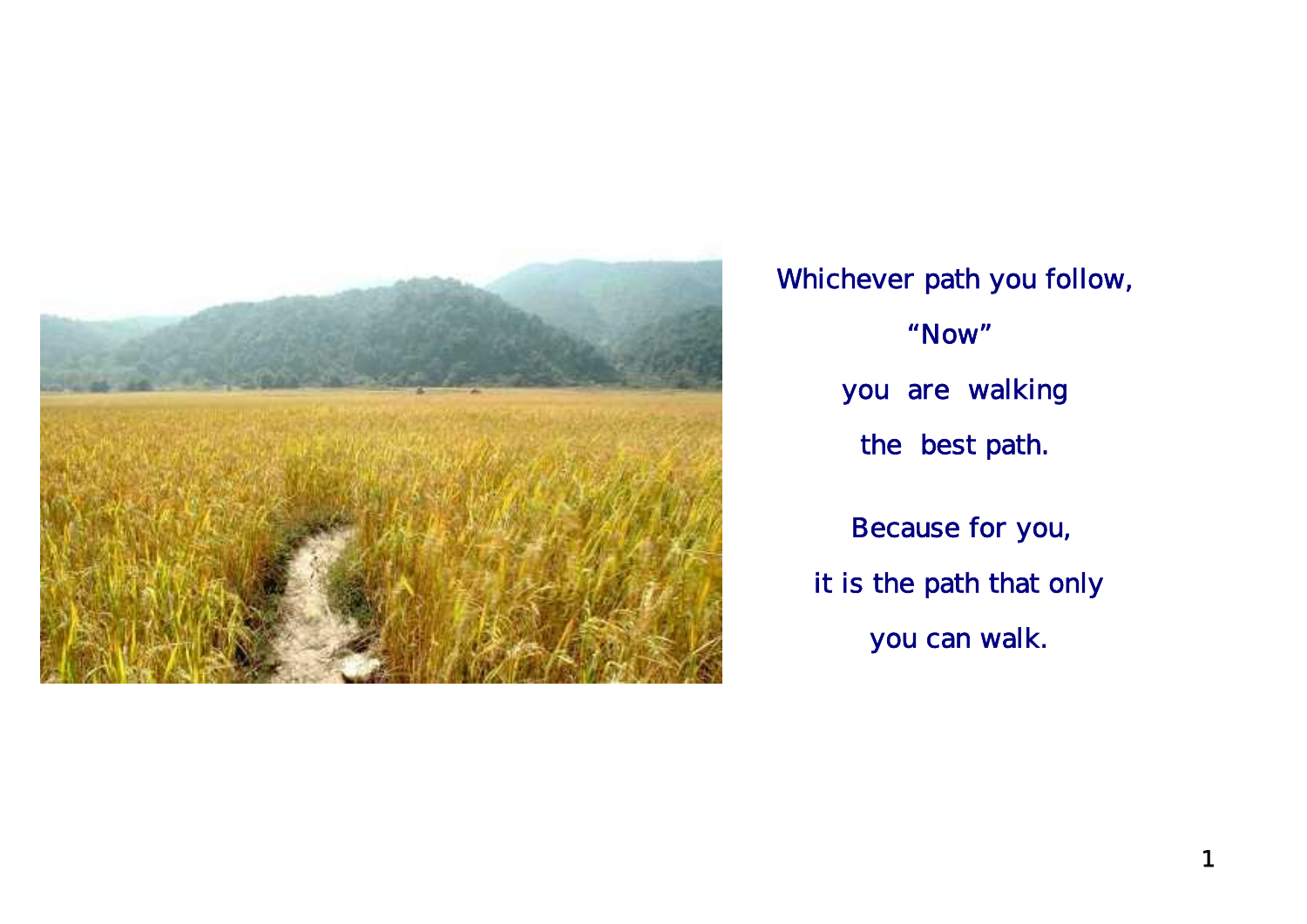

#### "Now"

## if there is kindness and compassion,

nothing else is needed.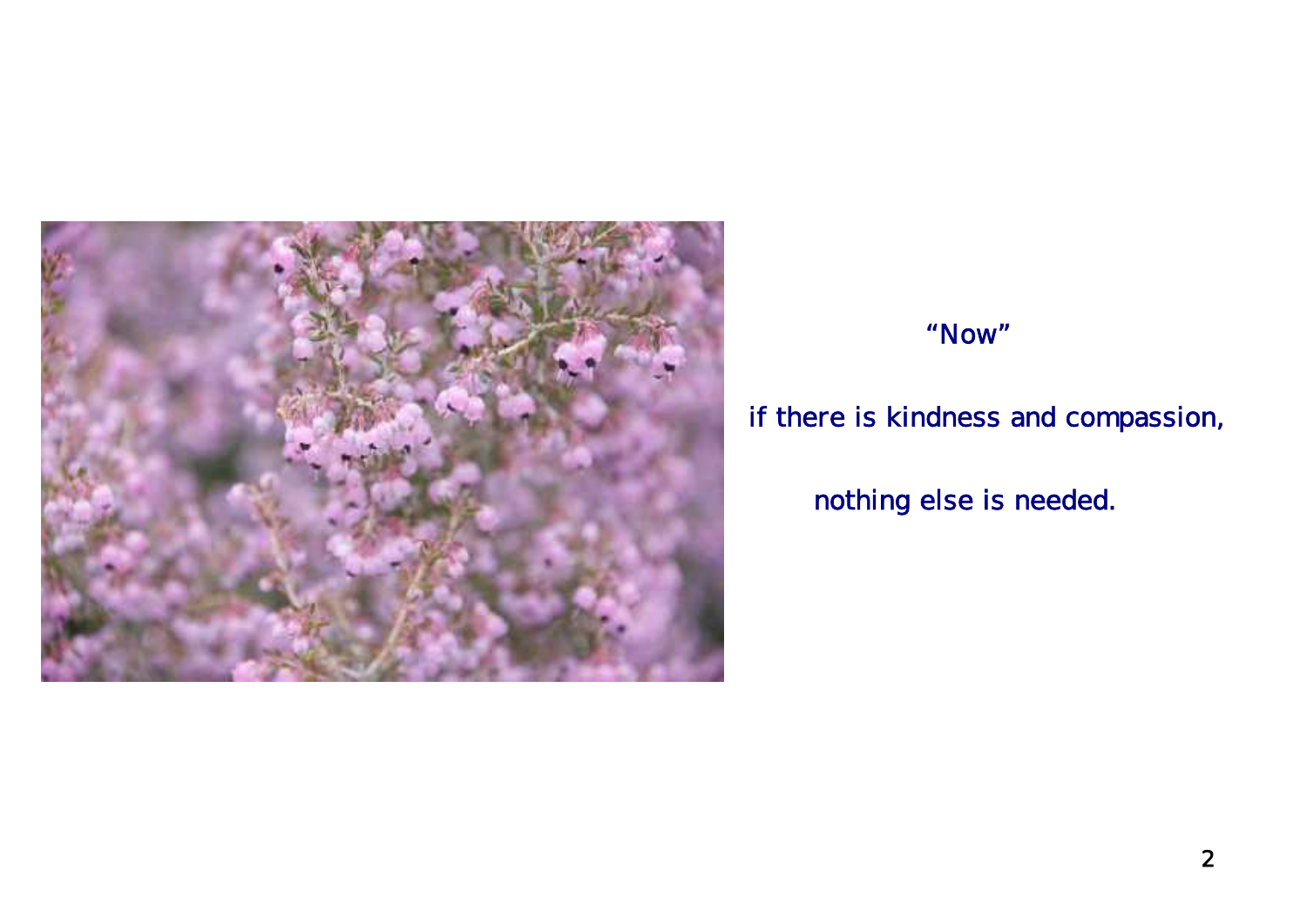

Like the freshness of a breeze,

a heart with the serenity of a clear blue sky,

the depth of an ocean,

a heart with the stability of a mountain,

"Now" is

your true essence.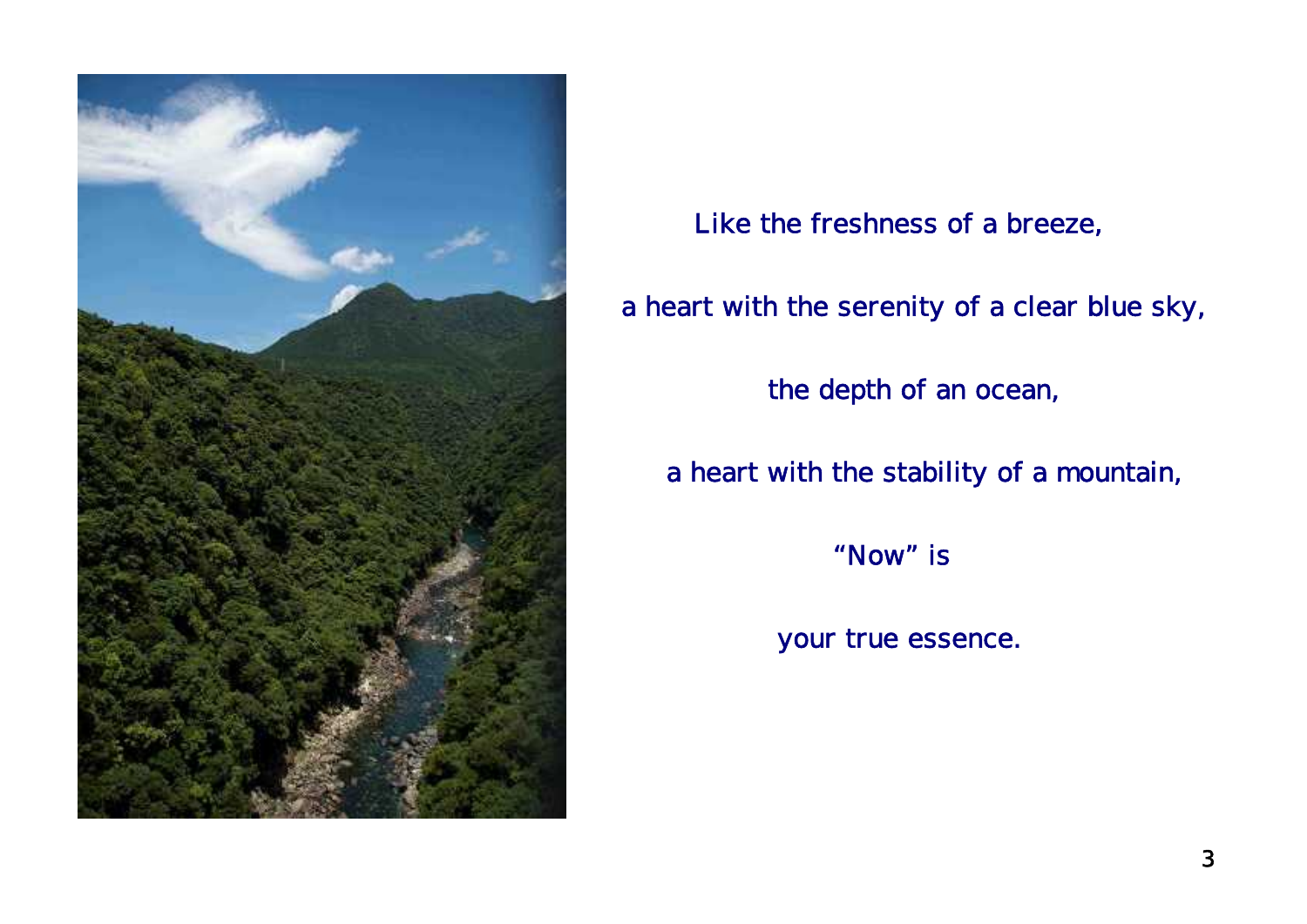

# age has no relationship. That is the conclusion. Until "Now", seen yourself as being, no matter how serious you've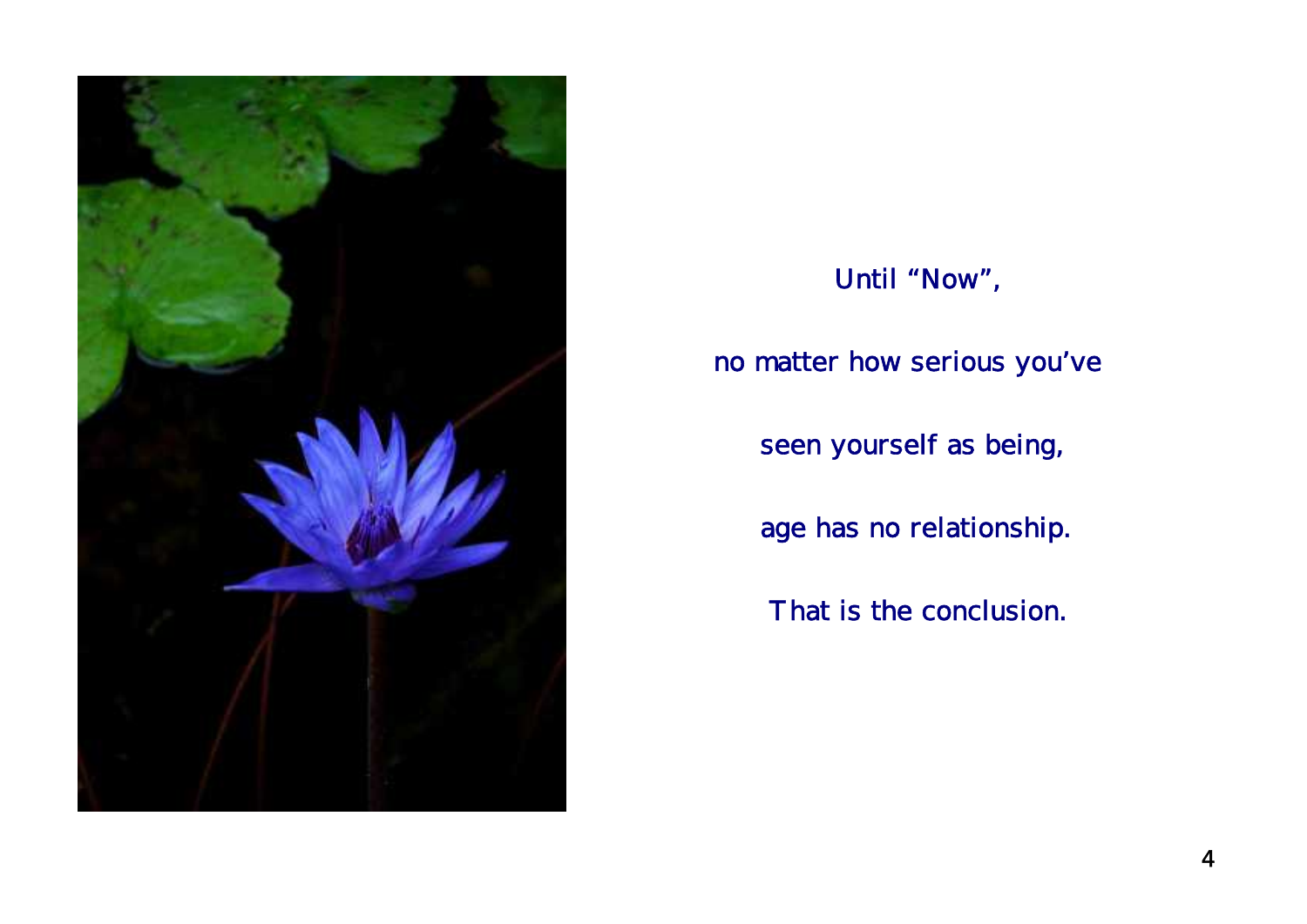

## "Now",

## take firm hold of waiting for the occasion.

In due course, a chance will come.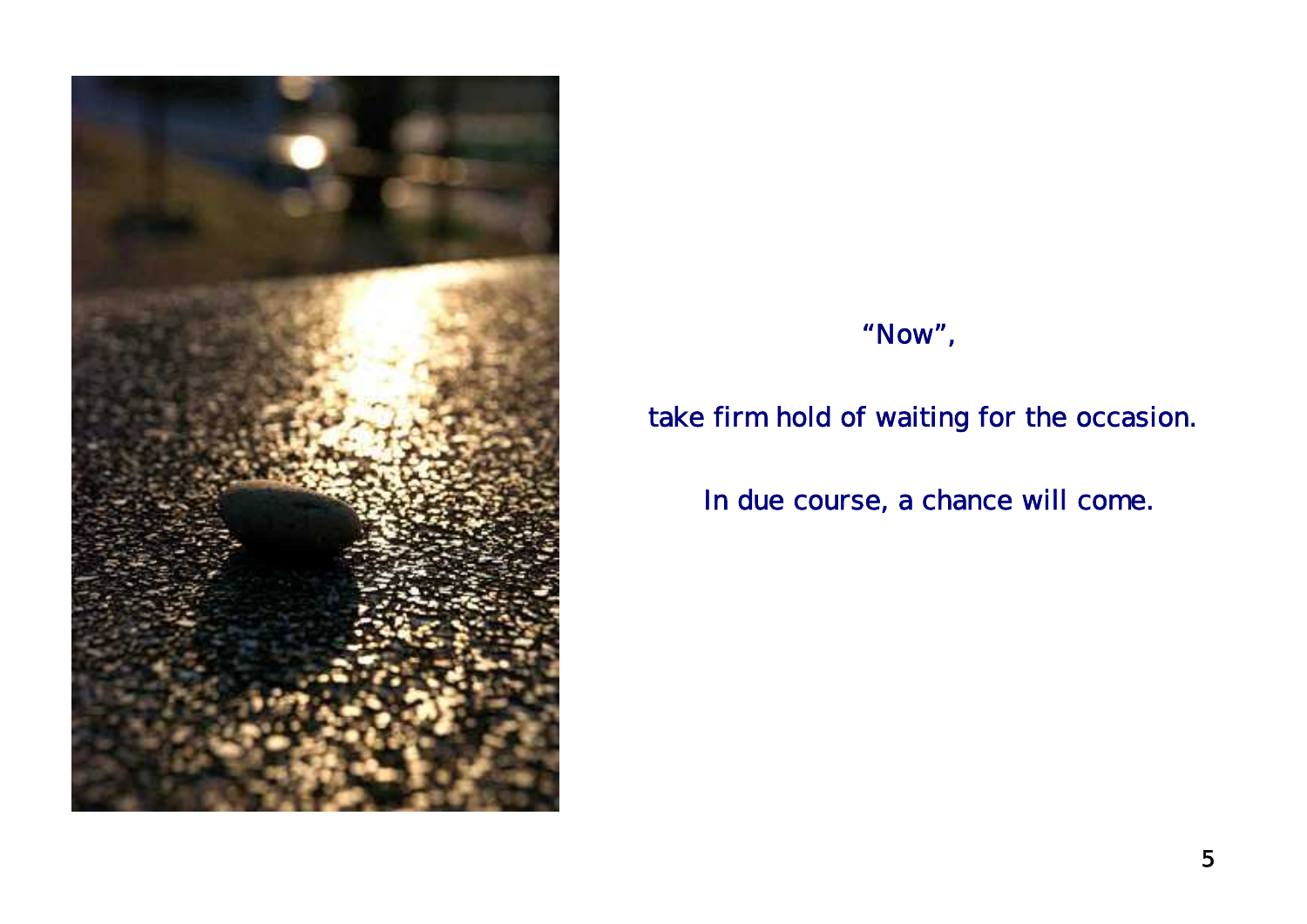

# To live is to take a big, big, deep breath. "Now" your pace is as it is.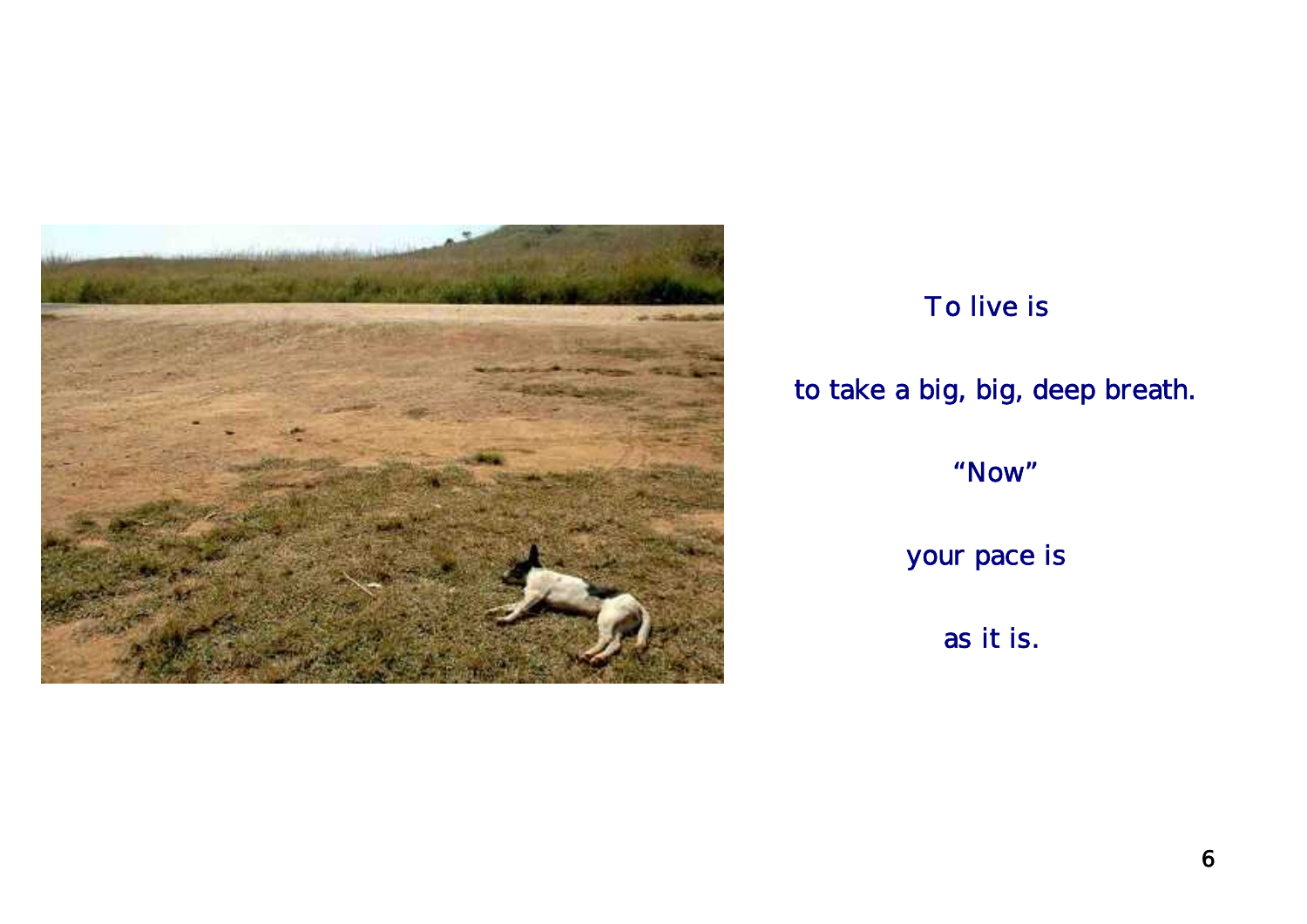

#### Sometimes,

#### even though worries and fears appear,

it's okay.

Subsequently, entrust

"Now"

to the universe.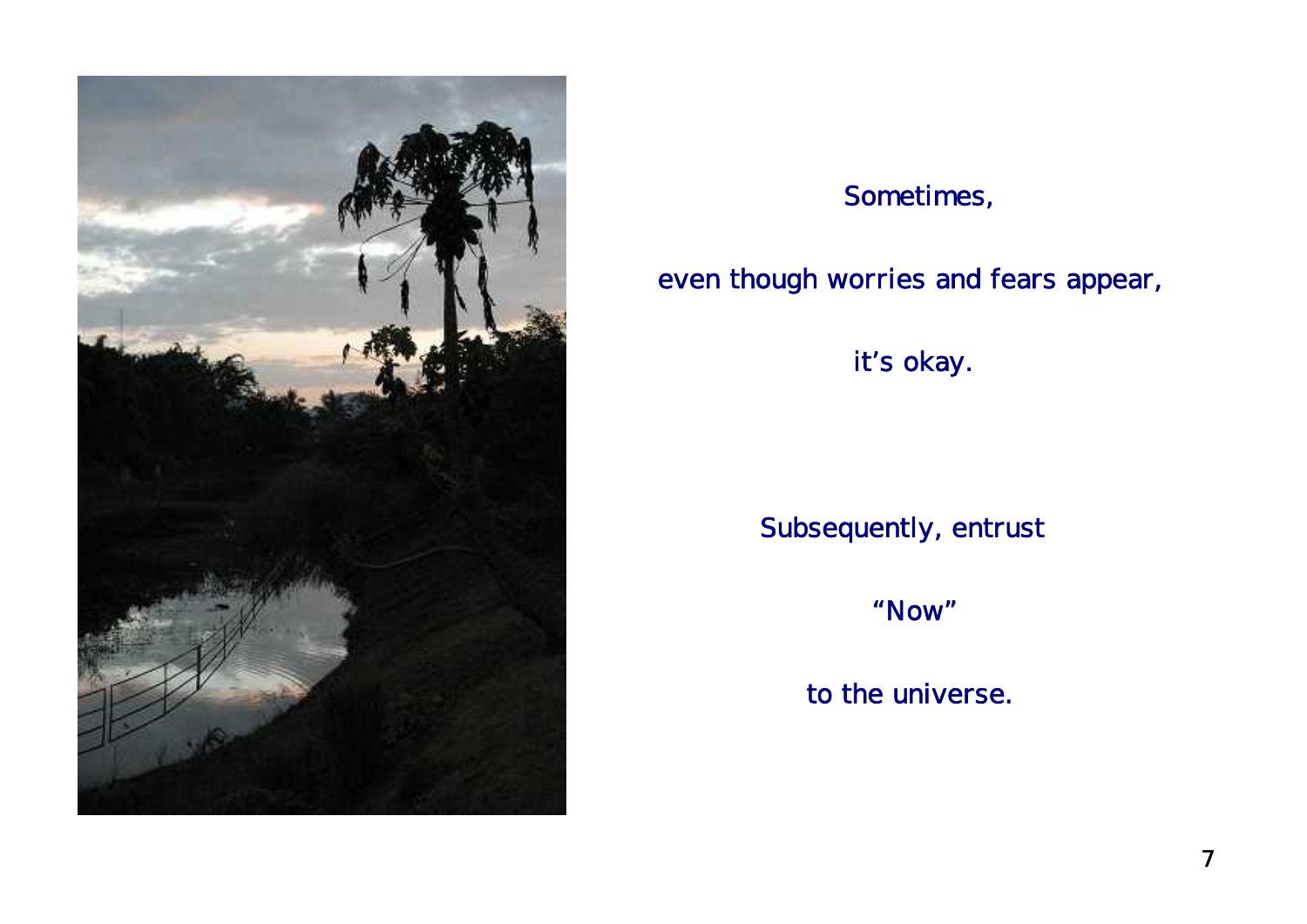

 "Now" accept what is happening in front of your own eyes. Thereupon

#### the present will move into action.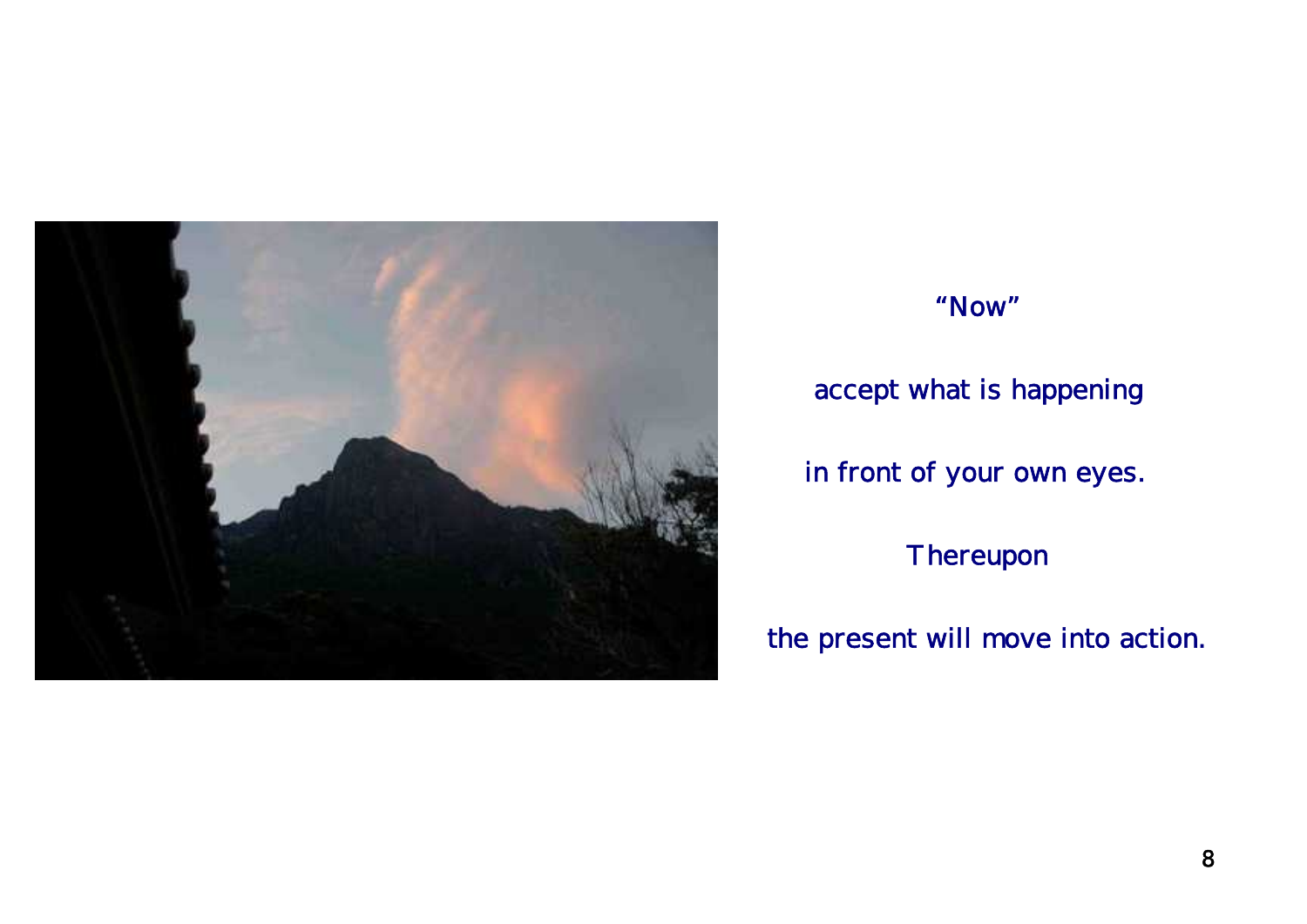

 The things you want to do, the things you have to do, is your motivation "Now" from the inside or

the outside?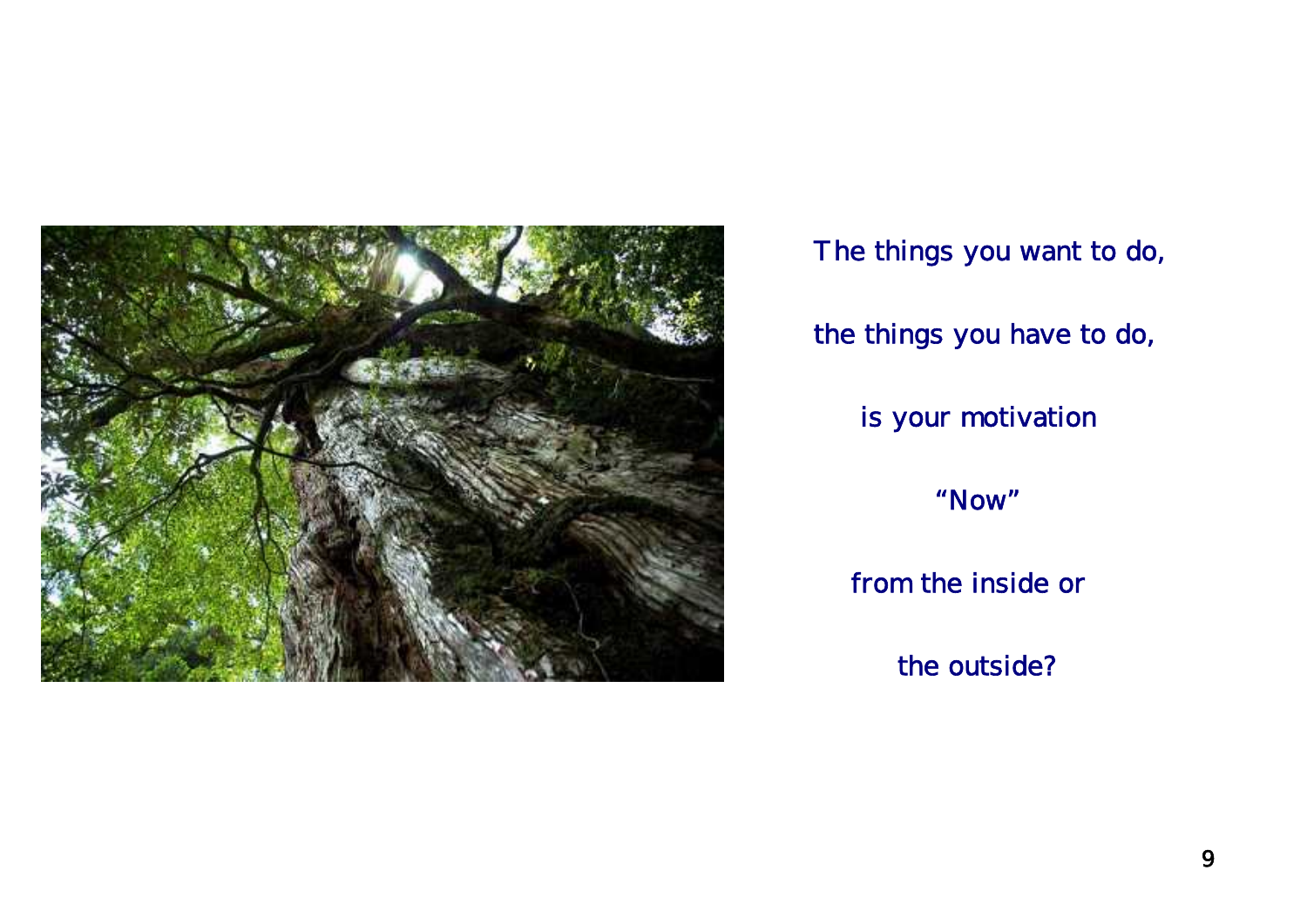

## The amount of suffering,

## sadness and pain experienced,

"Now"

joy is extensive.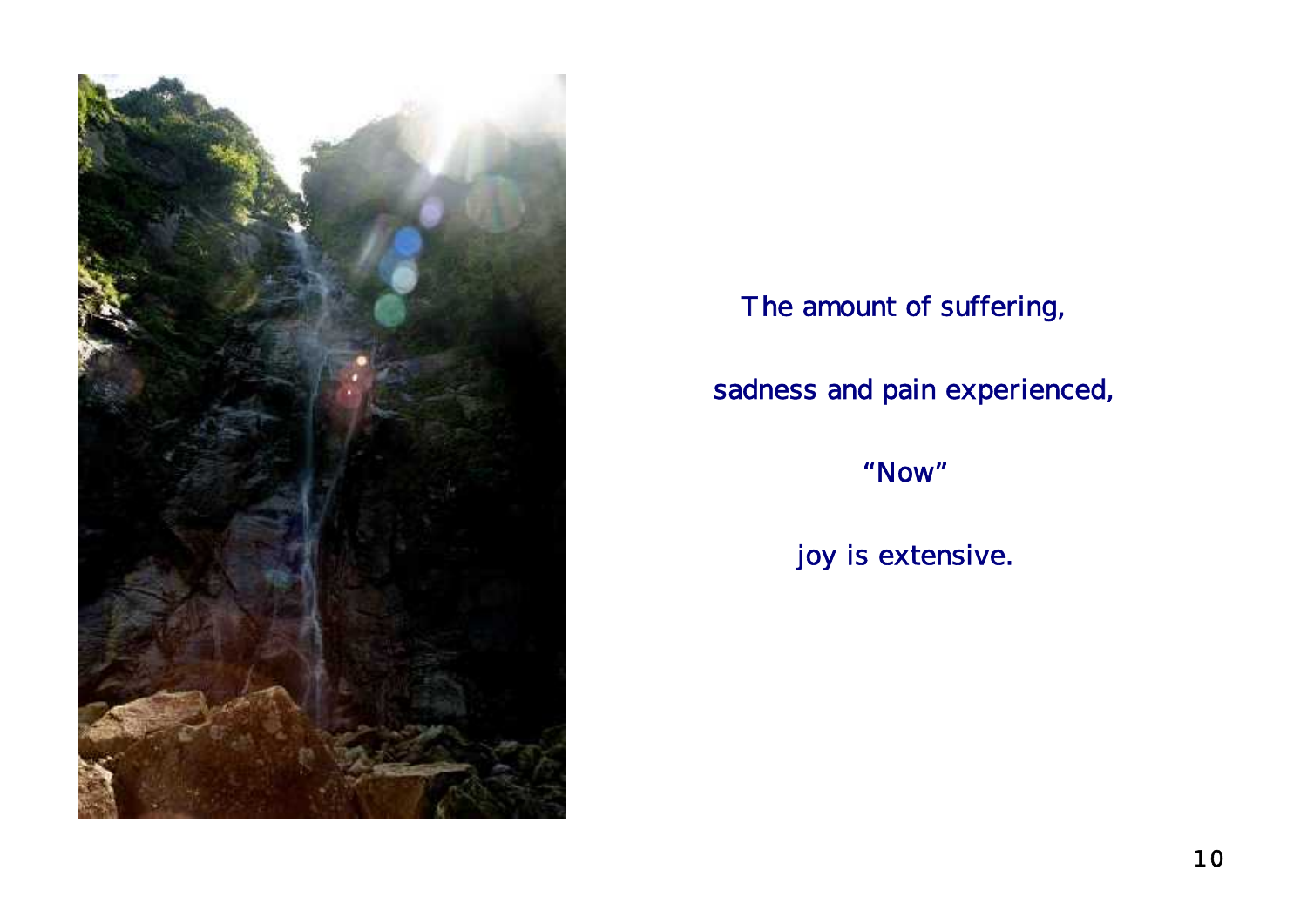

 An irritable person, a person who frets, a frightening person, whatever thought, everything is "Now" of me.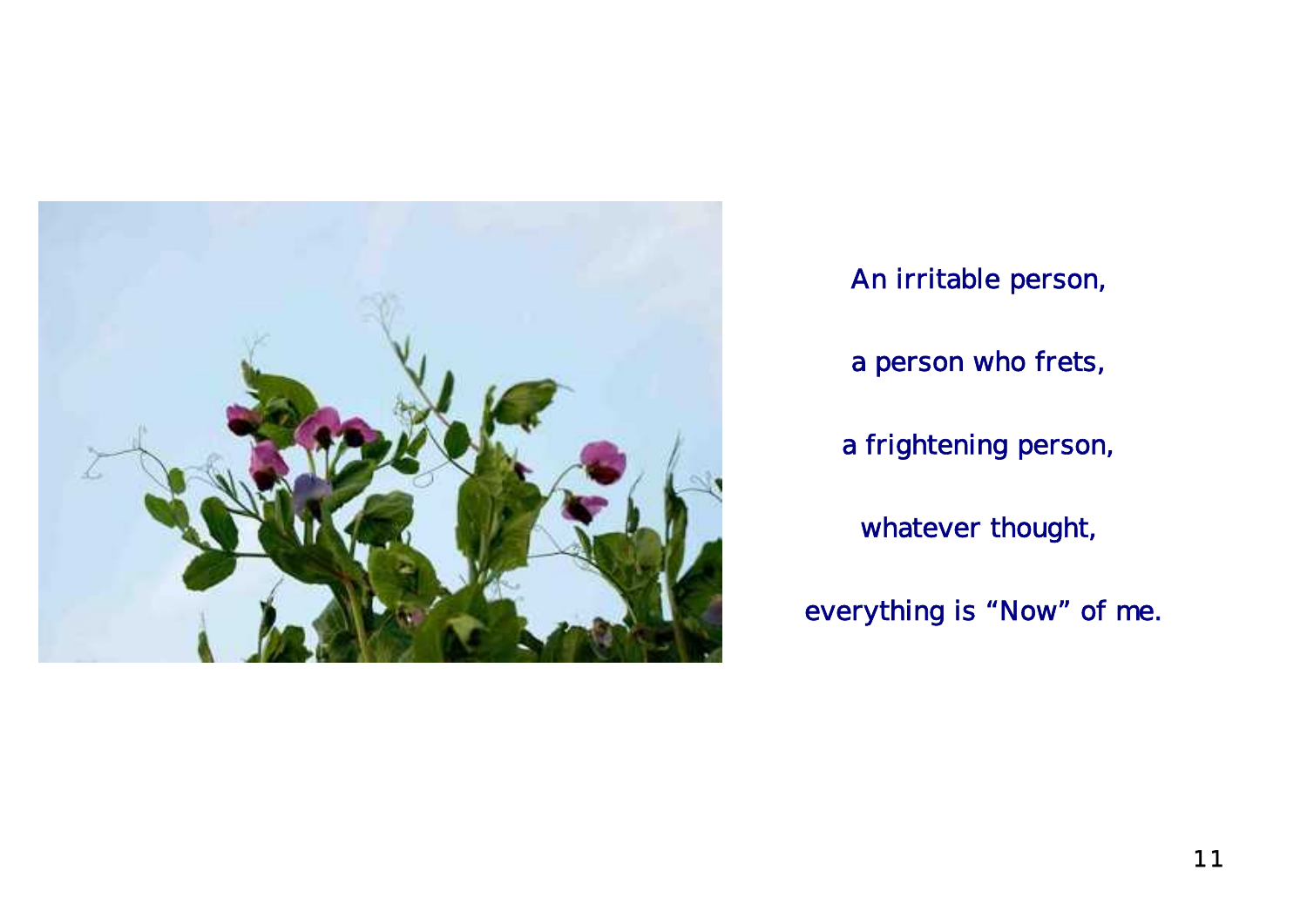Before you gave up,

"Now"

did you do to the utmost of your power?

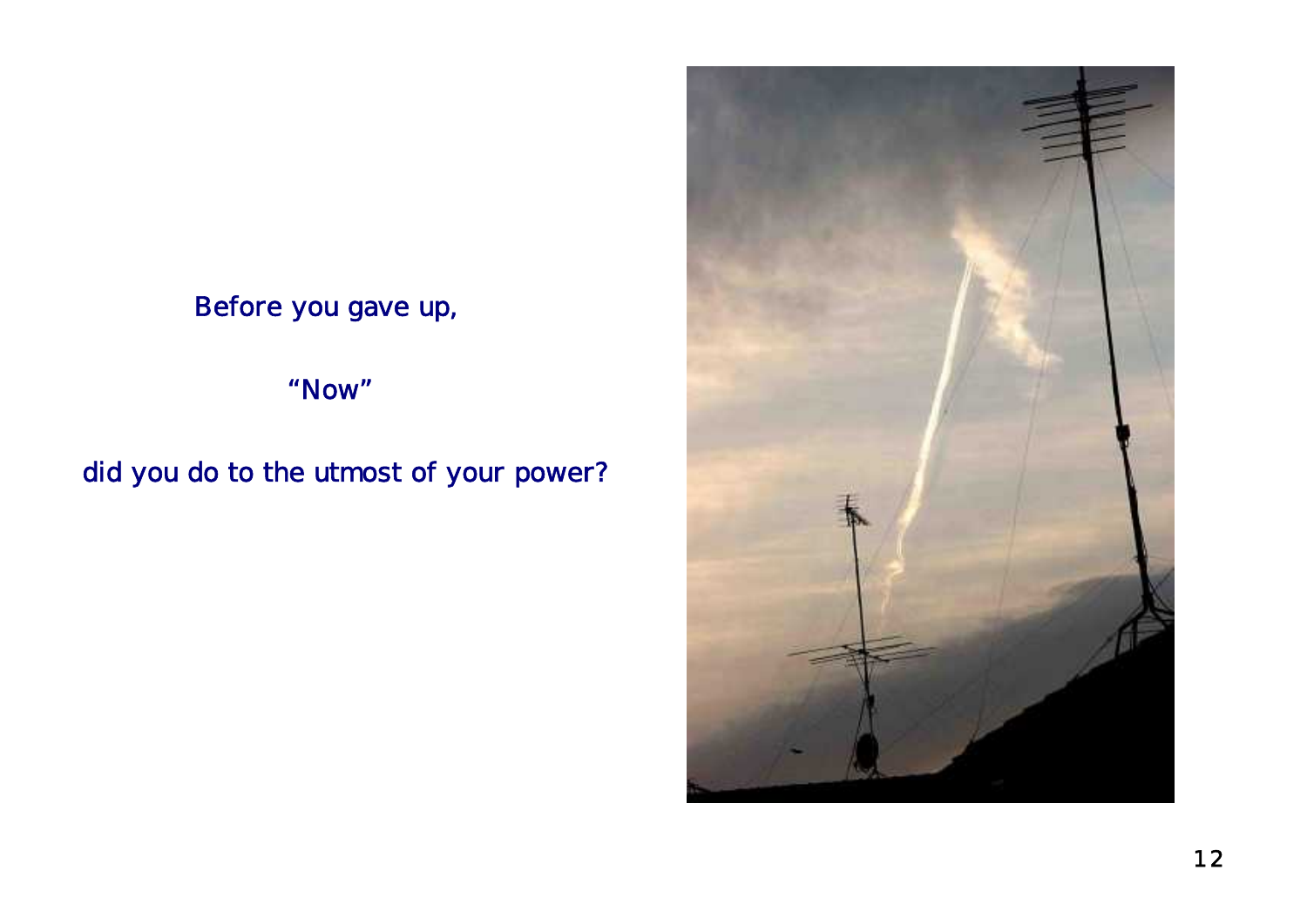

In life there are no mistakes.

## Just have that experience

"Now".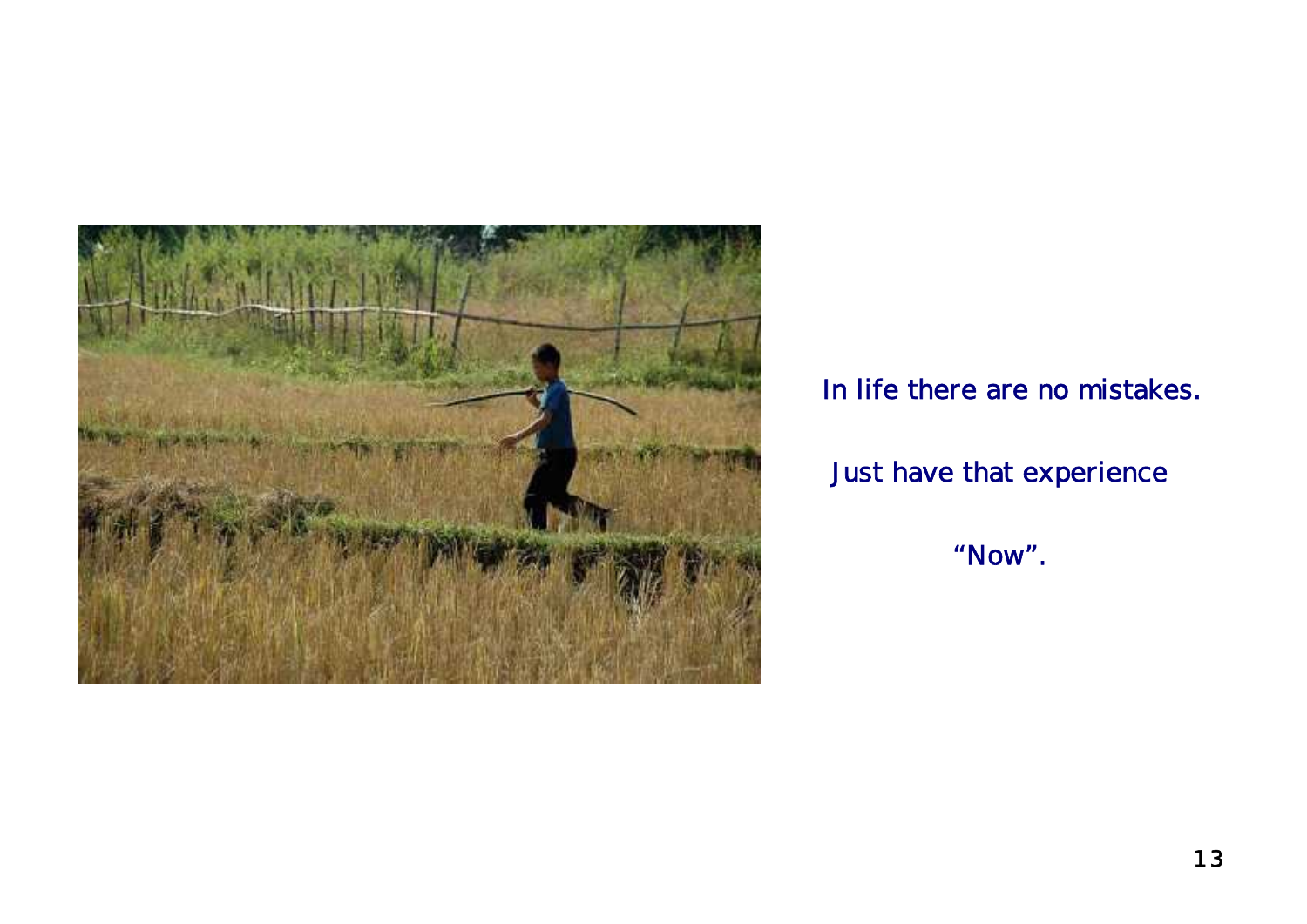

People living "Now",

#### who are not afraid of the future,

nor worrying about the past, act from serenity.

People who live worrying about the past,

and who are afraid of the future,

act from fear and attachment.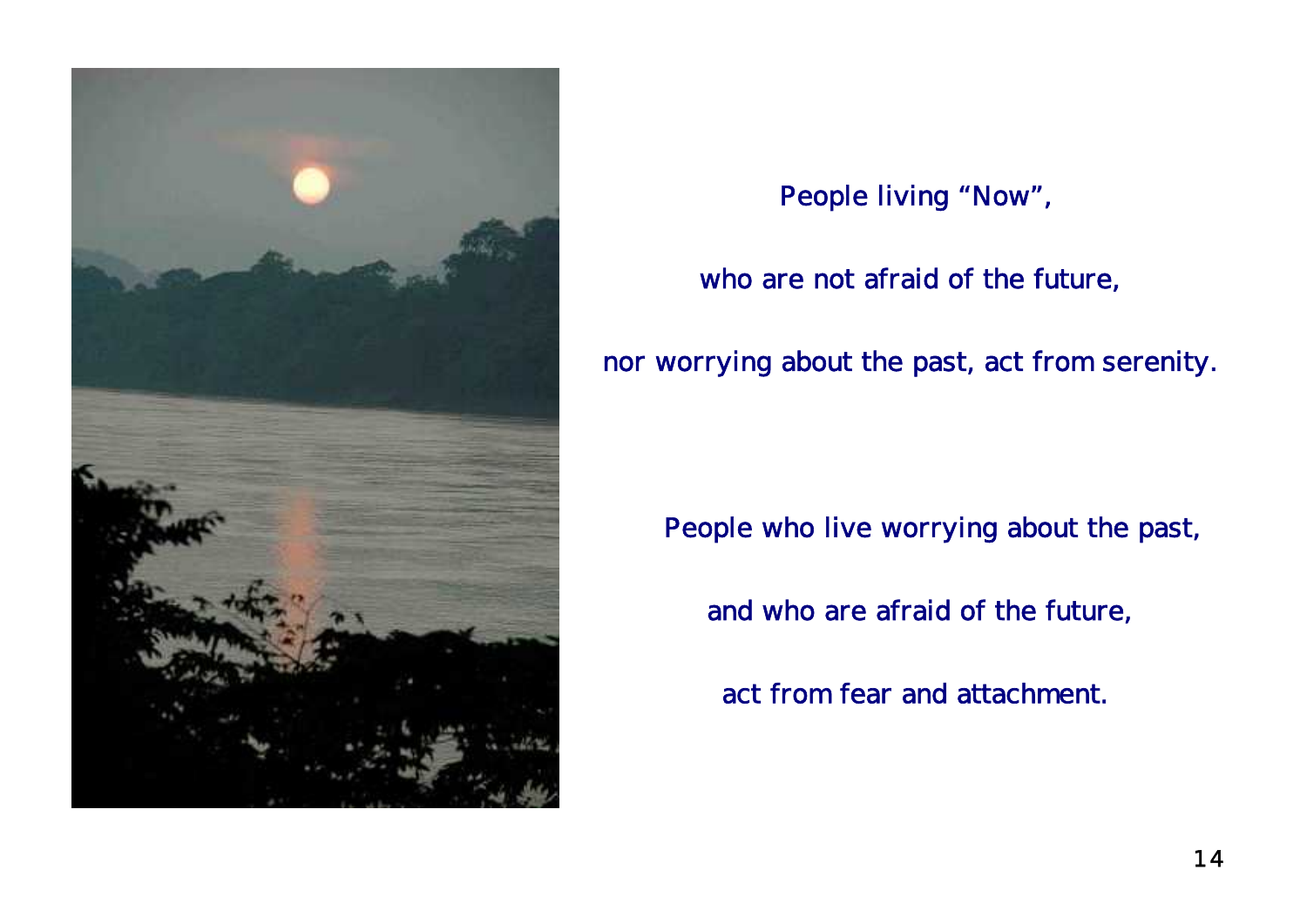![](_page_16_Picture_0.jpeg)

 time is "Now" quietly passing by. When there is no time to spare, state of affairs. casually watch the surrounding Whether you rush or not,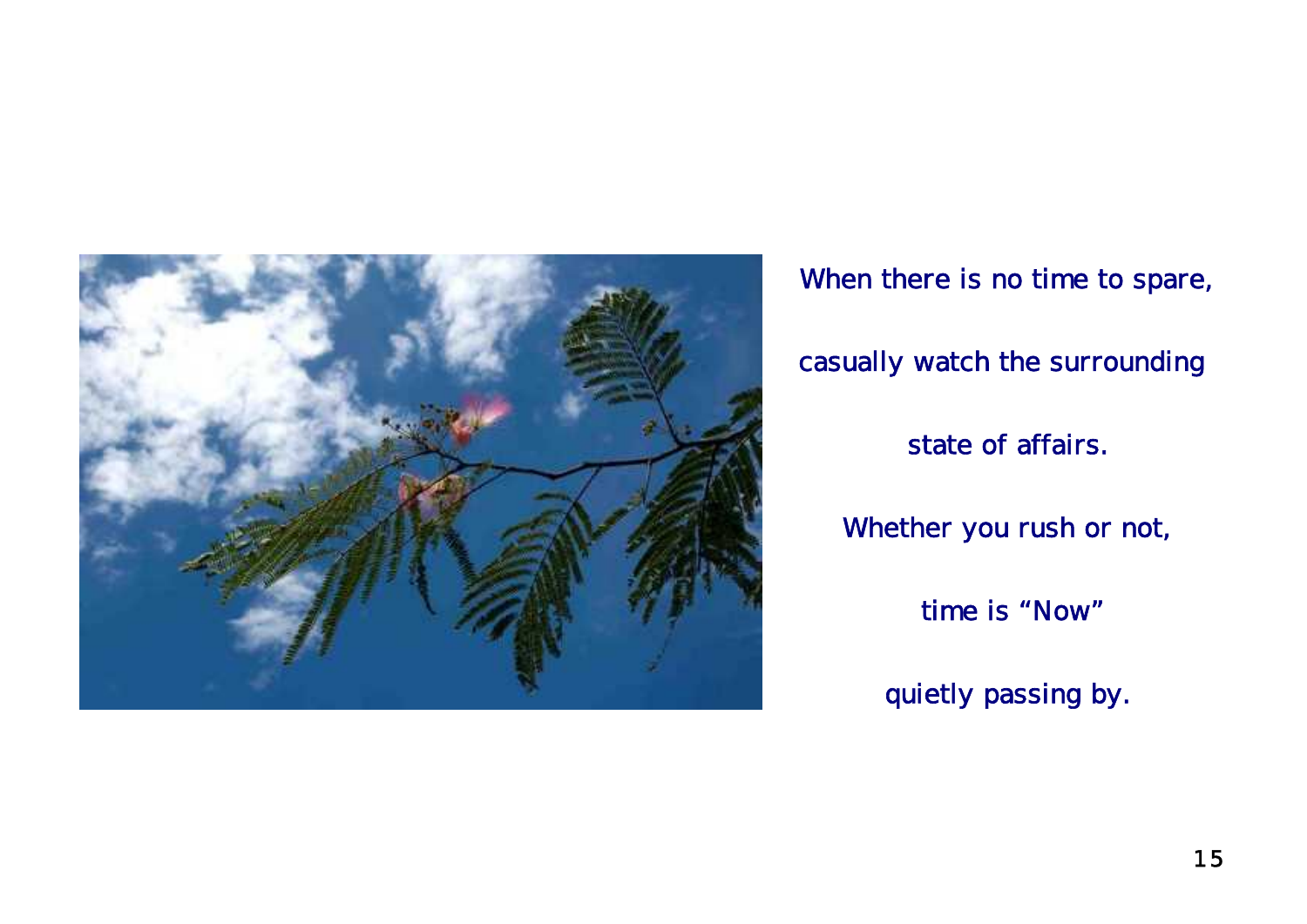Up until "Now",

that is life at this time,

how much love have you received,

and how much love have you given?

![](_page_17_Picture_4.jpeg)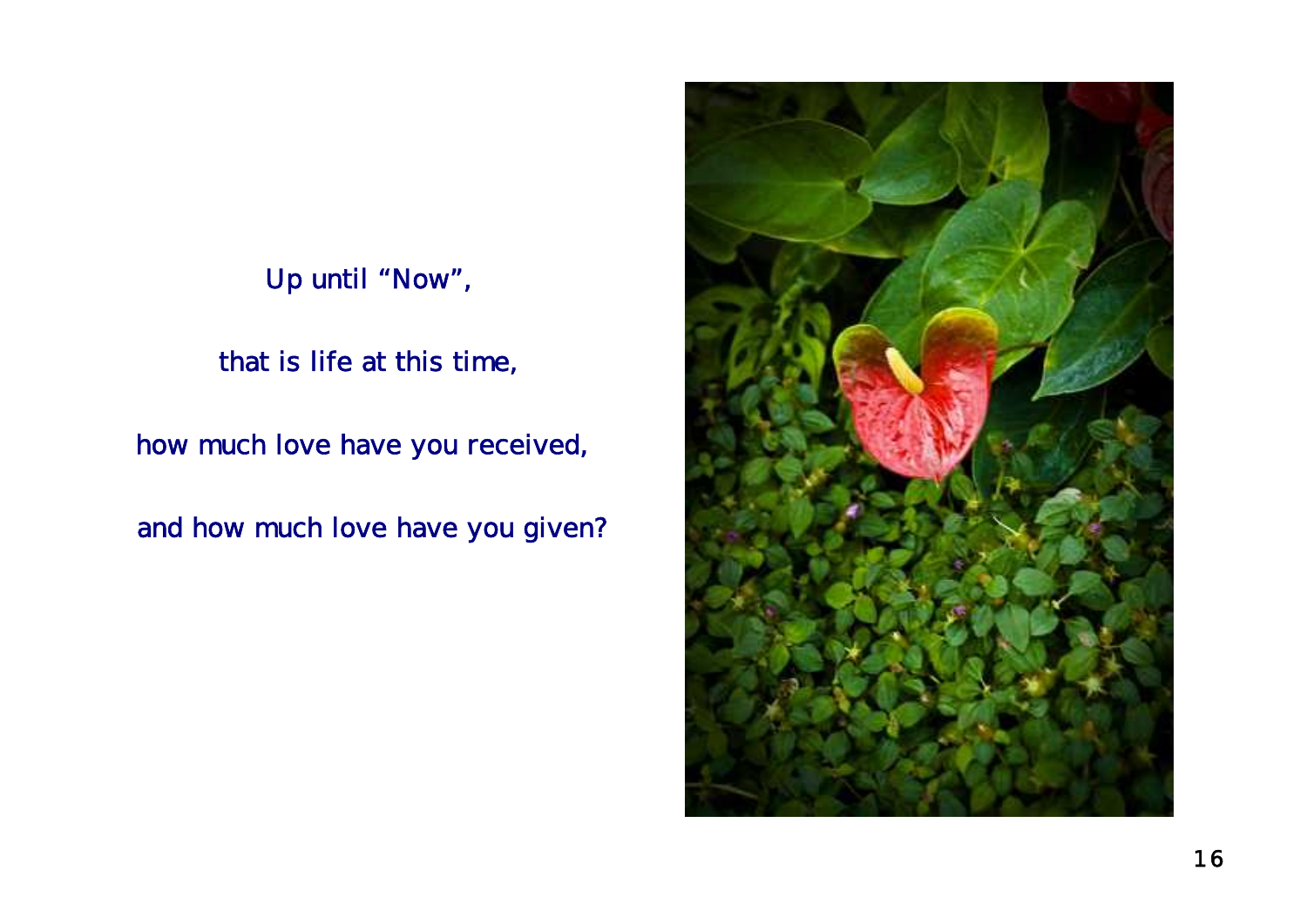![](_page_18_Picture_0.jpeg)

## When you notice you have no energy

"Now"

## true energy flows forth

from the inside.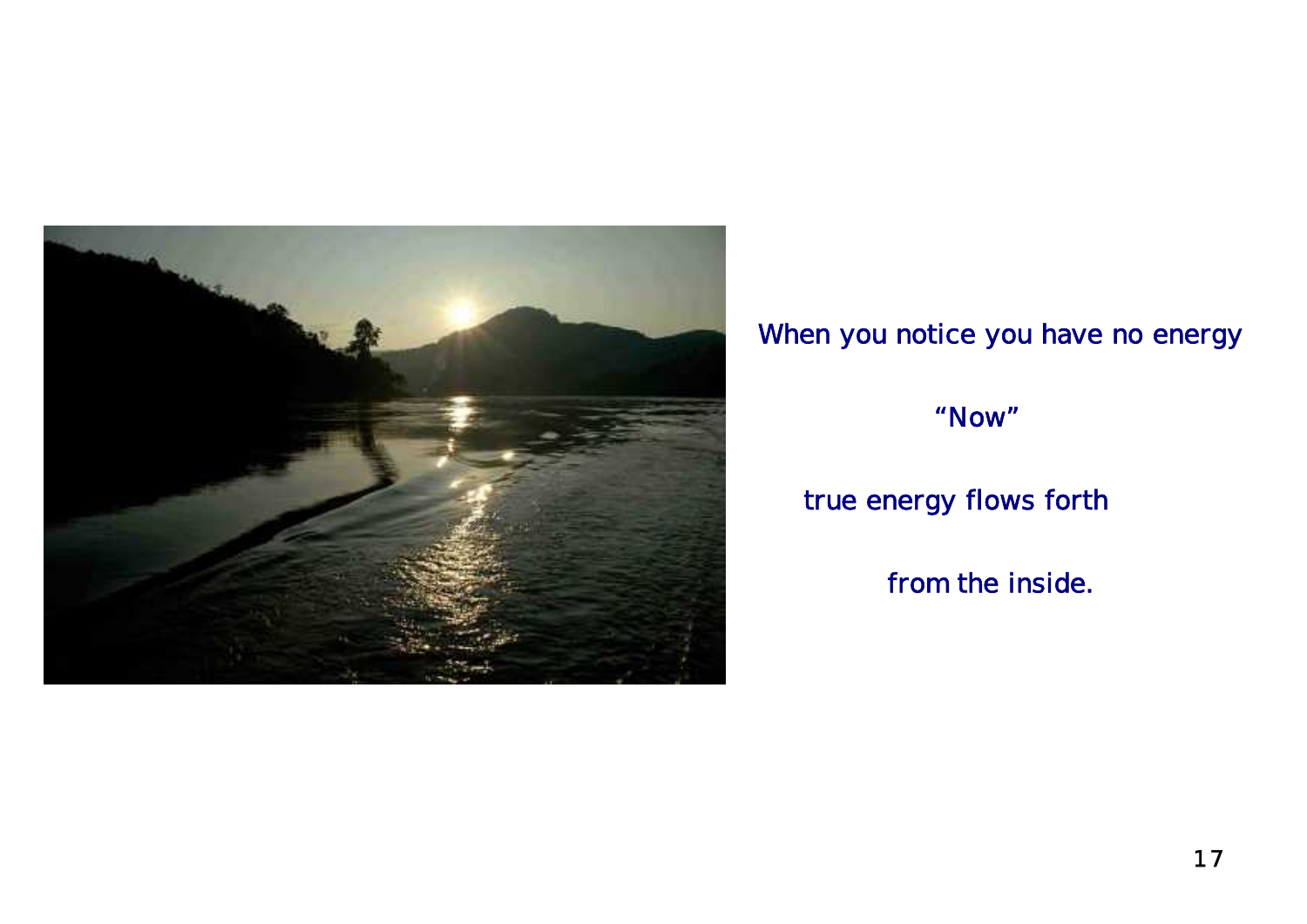Do each and every thing

in a simple way,

"Now"

to be carried by the flow is the key.

**All Card** 

*<u>INVINSIVITYS</u>* 

16 Complete Charles

munann

**CONTRACTOR**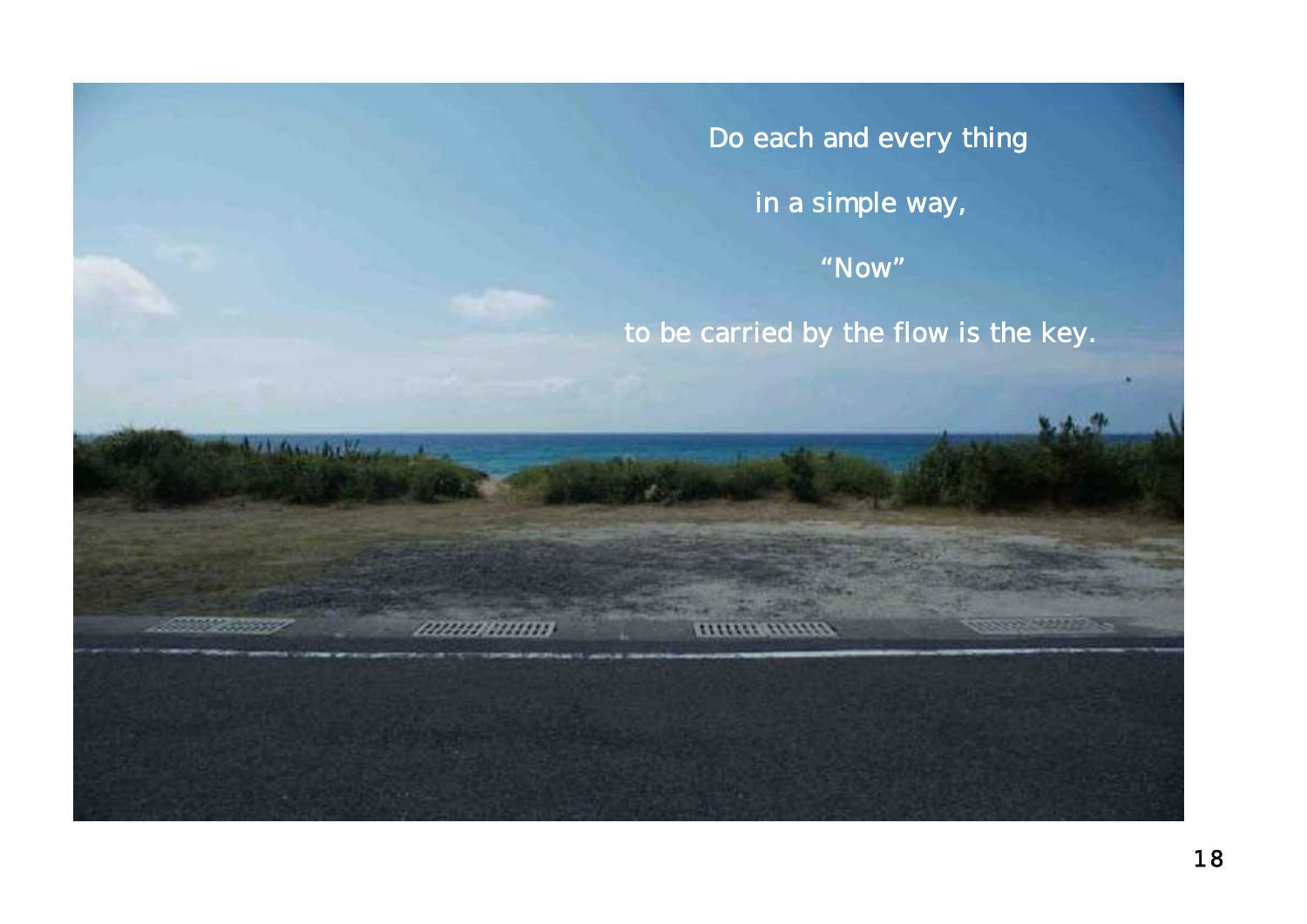![](_page_20_Picture_0.jpeg)

## Like soft rays of light please

keep watch over your "Now".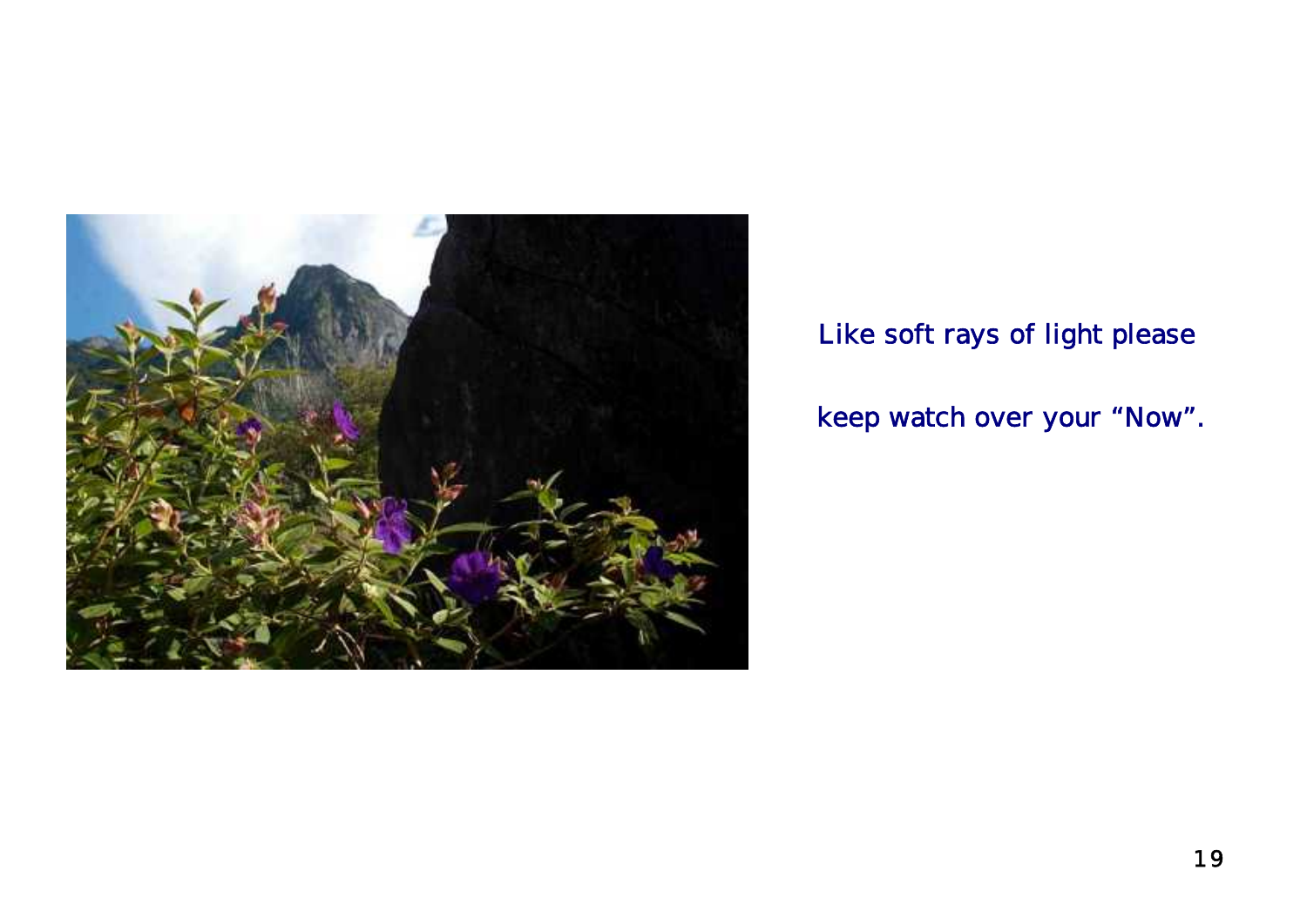![](_page_21_Picture_0.jpeg)

Because you can't do everything well

at once you feel depressed,

don't you?

Without haste "Now"

enjoy every step.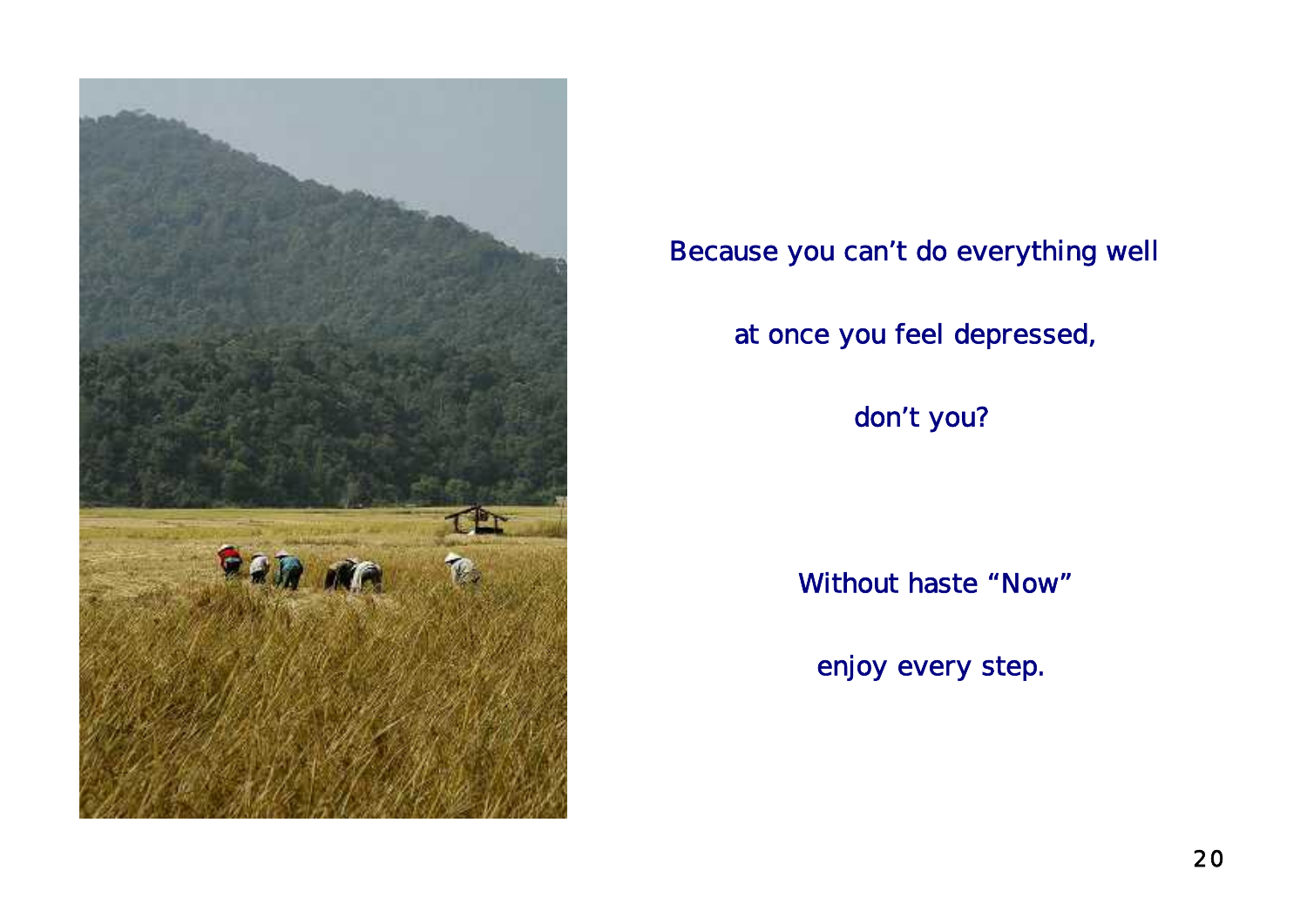![](_page_22_Picture_0.jpeg)

## "Now" is the happiest moment.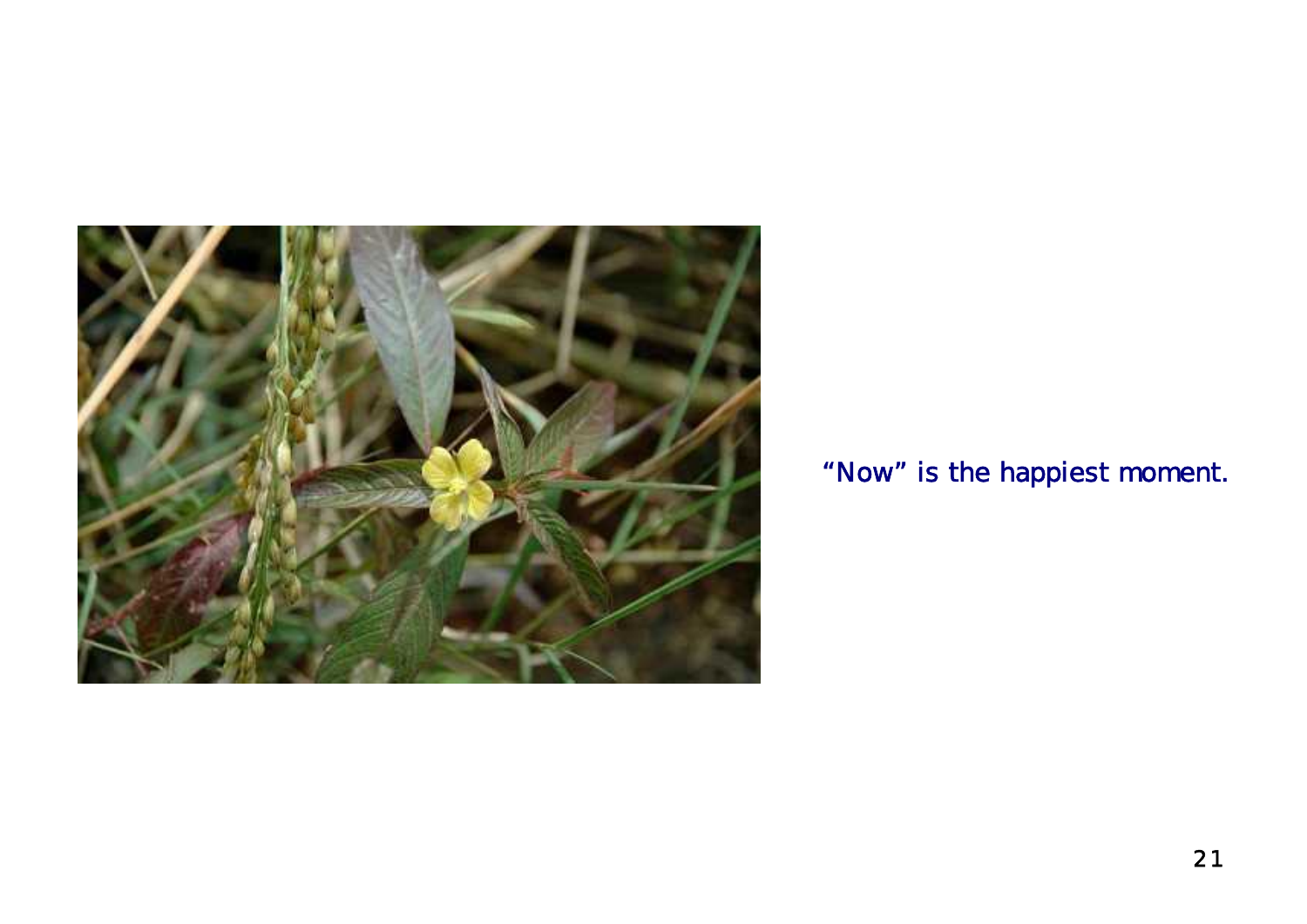![](_page_23_Picture_0.jpeg)

What have you given yourself today? Forgiveness? Self-reflection? Refusal? Praise? A smiling face? Gratitude? satisfy yourself, and be kind to others. Enough rest? Free time? Physical health? A meal to bring delight to your life? "Now"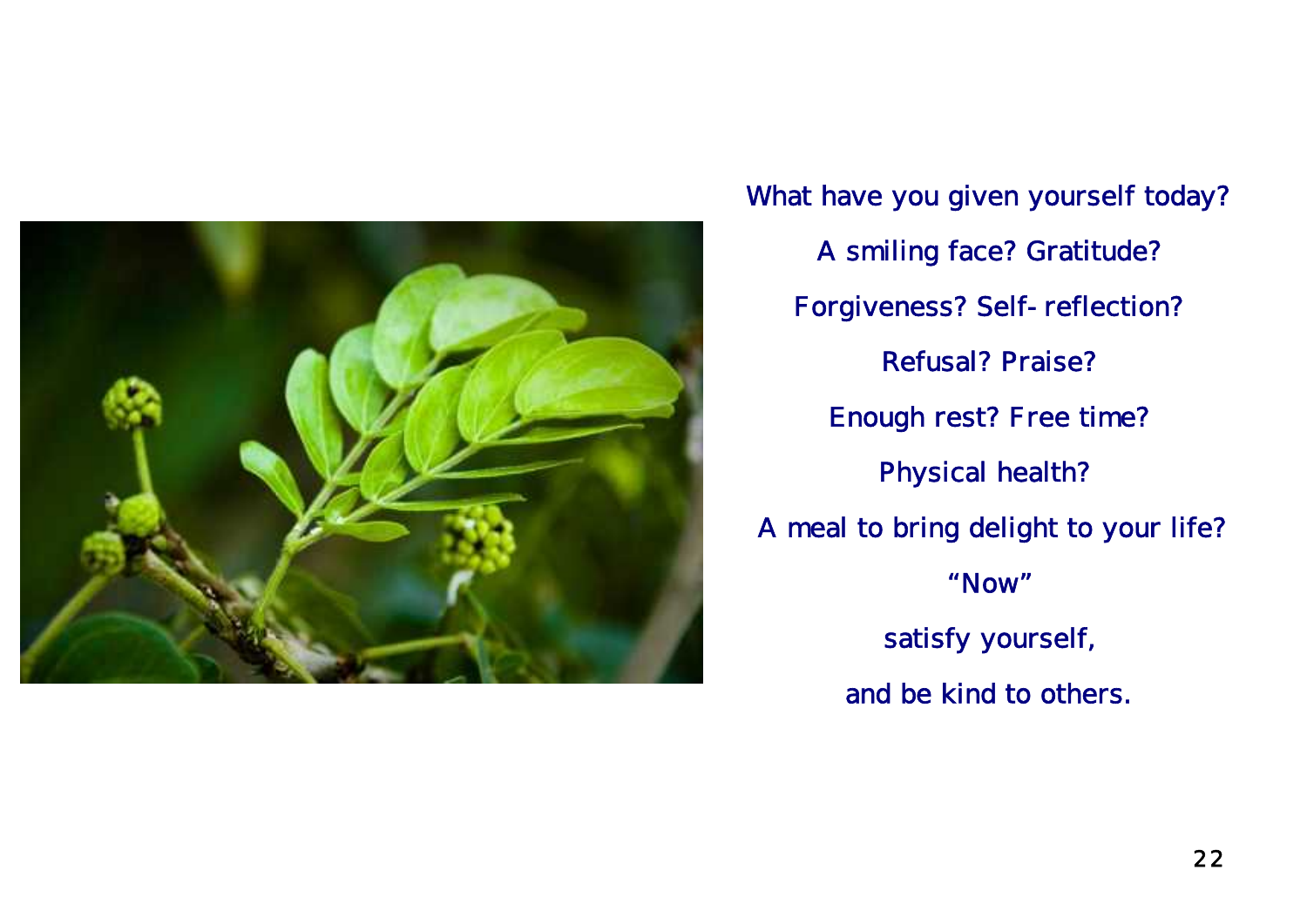![](_page_24_Picture_0.jpeg)

#### Show reliance and respect,

#### not adoration.

#### Because

"Now"

## you have infinite energy.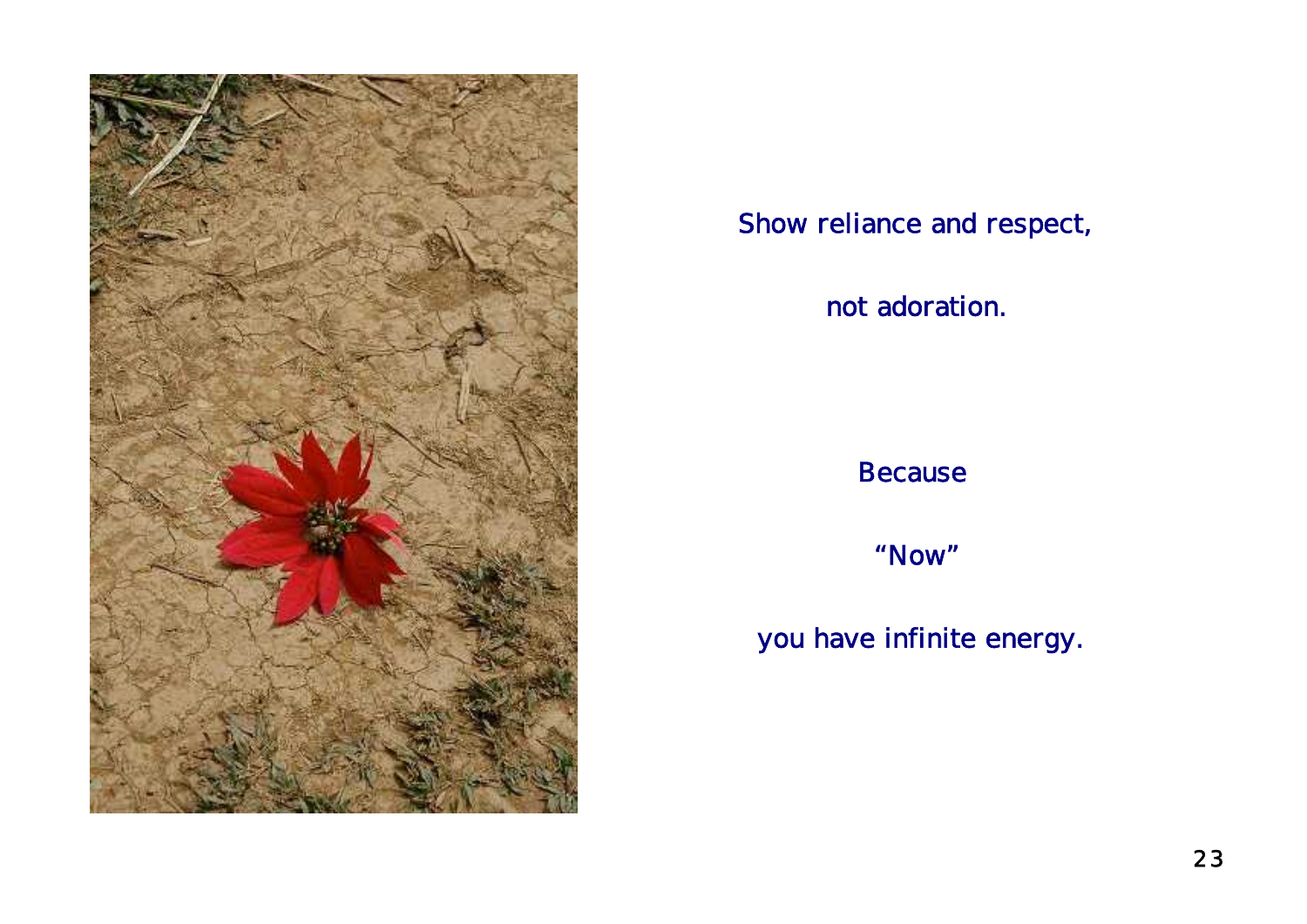![](_page_25_Picture_0.jpeg)

#### "Now"

#### you don't have to know

the conclusion or the answer,

do you?

Because in times of necessity

it perfectly flows forth from the inside.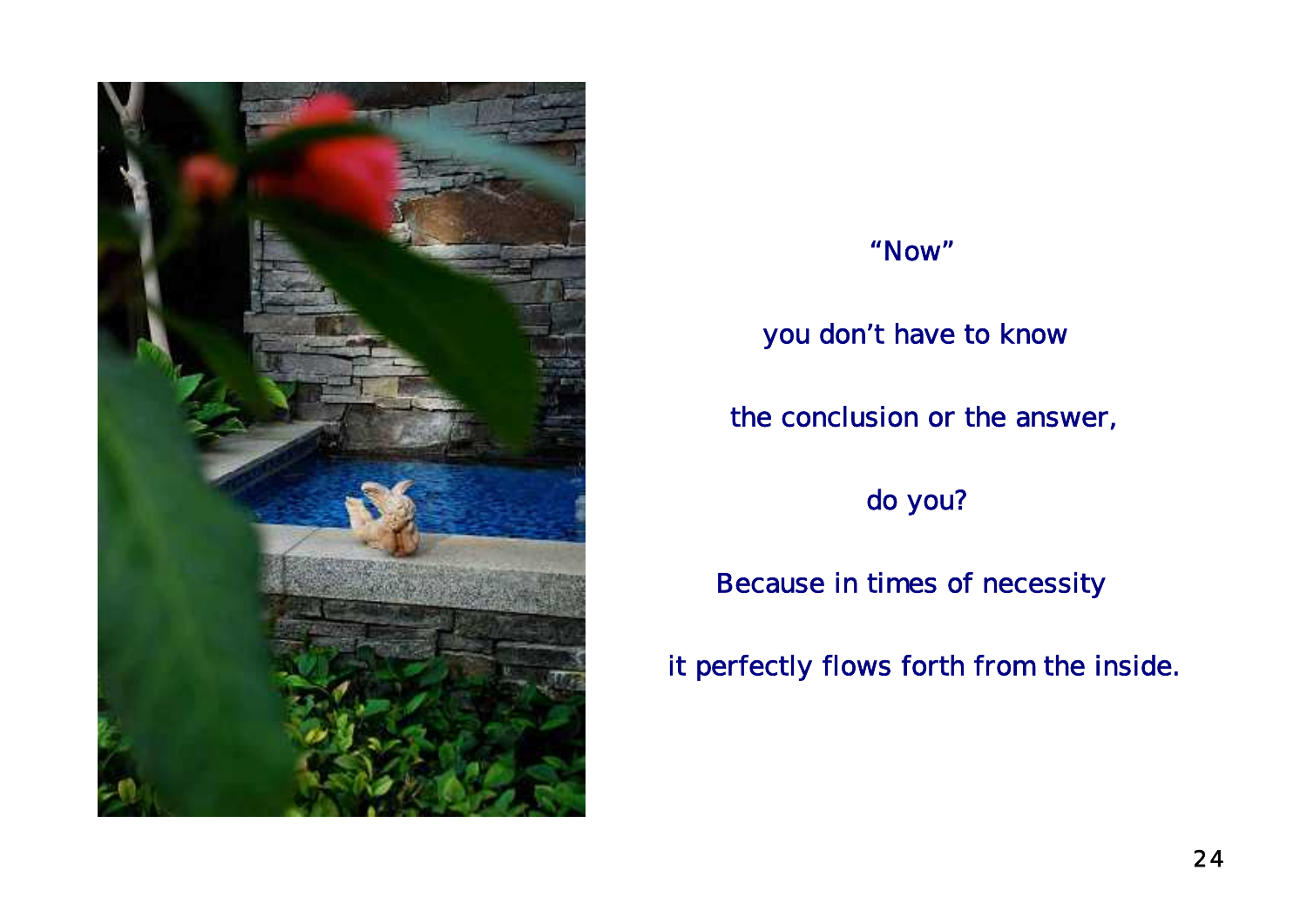![](_page_26_Picture_0.jpeg)

## The you that is unable to be kind,

#### "Now"

## please love and forgive

that part of you.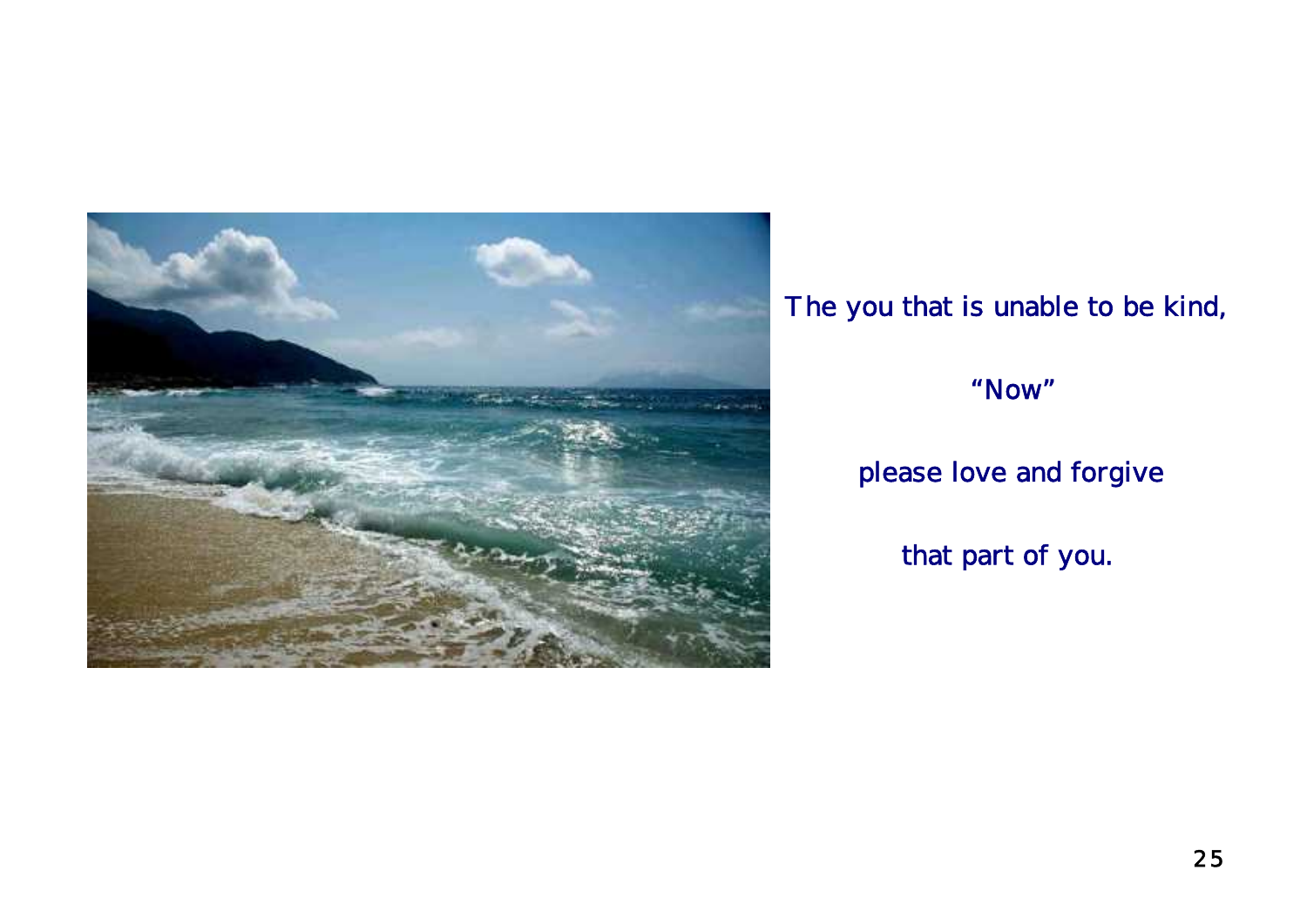![](_page_27_Picture_0.jpeg)

## Without light or darkness,

"Now"

just is.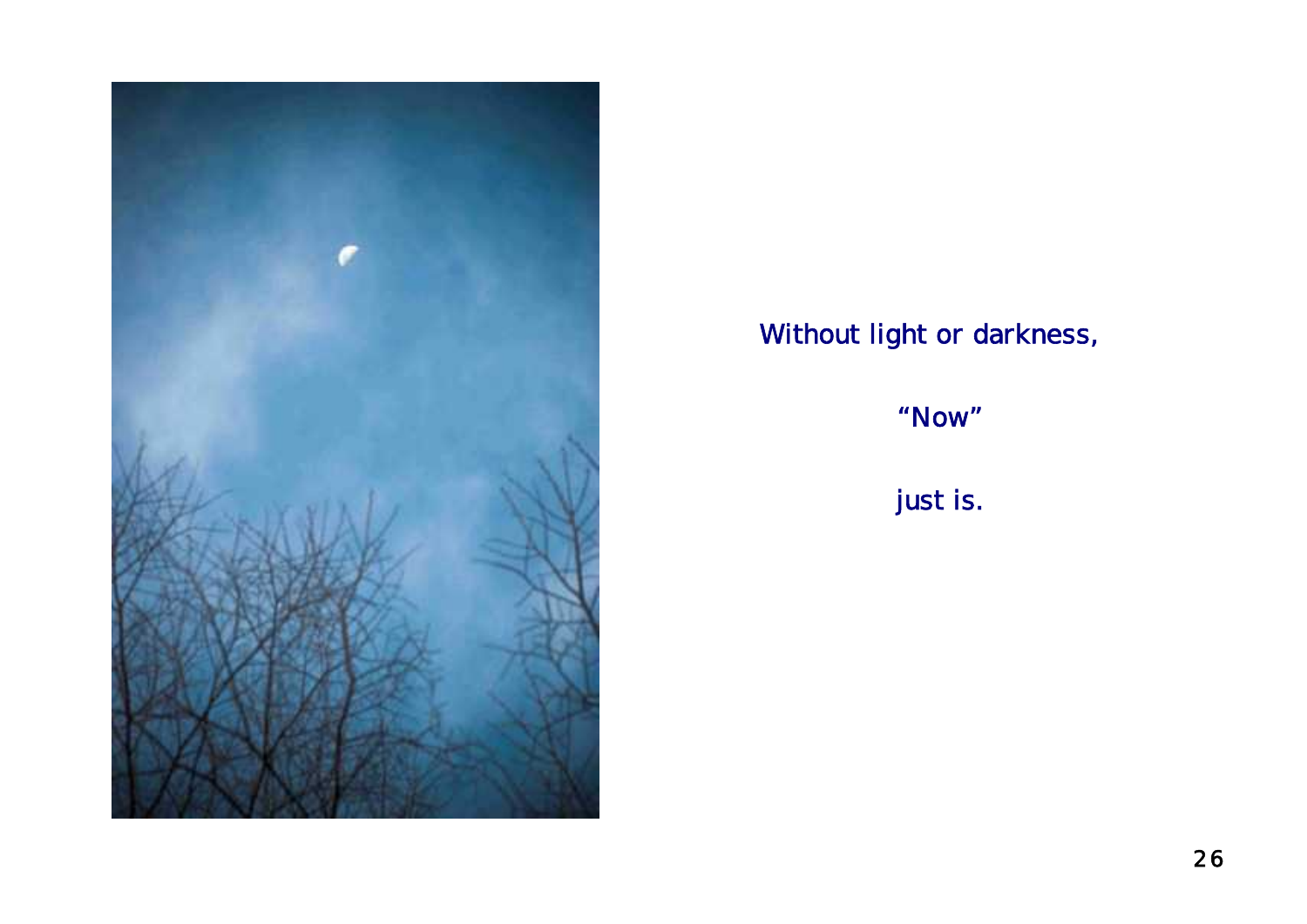![](_page_28_Picture_0.jpeg)

## A person who doesn't think

about making luck is

"Now"

riding the flow of luck, isn't he?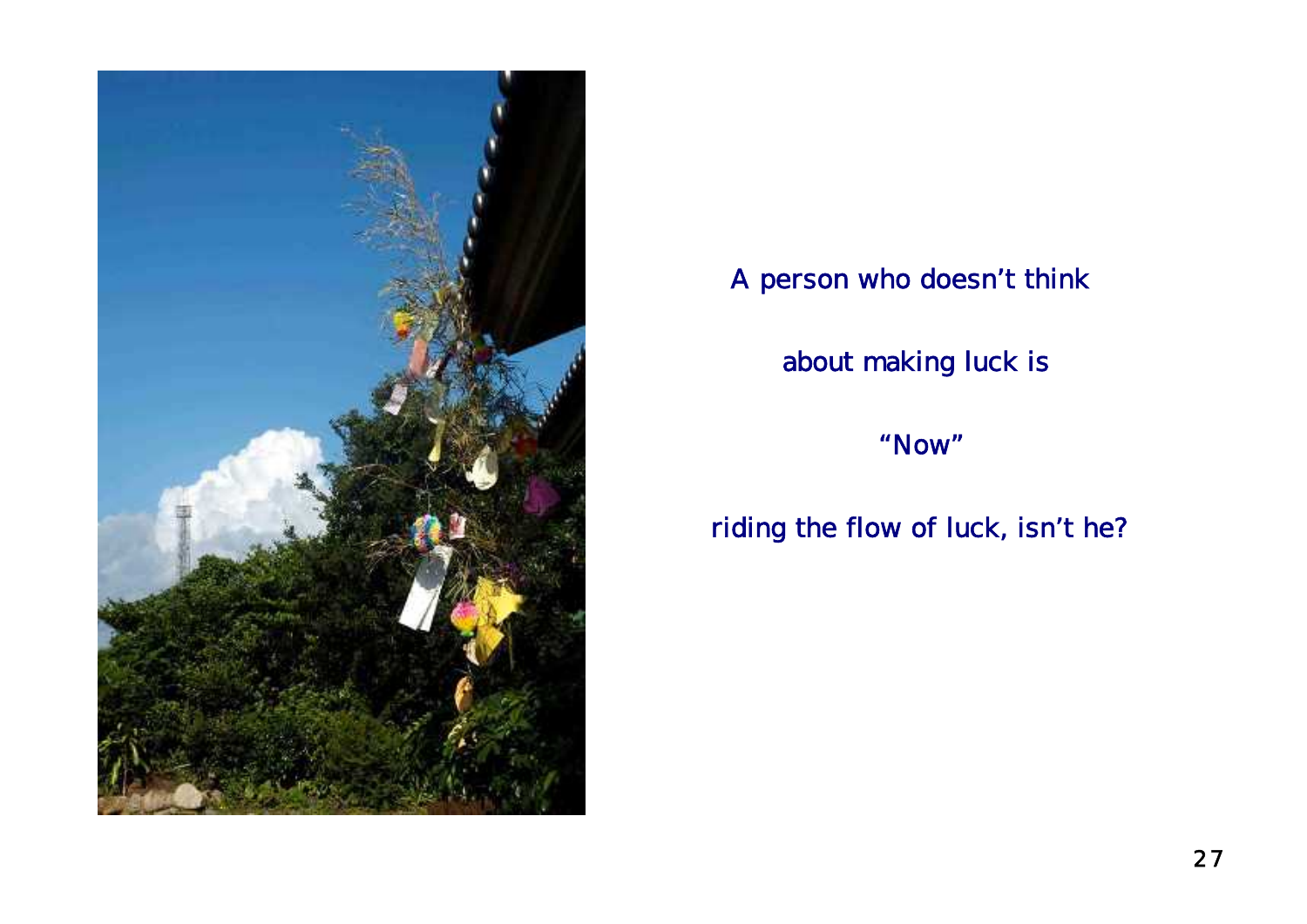![](_page_29_Picture_0.jpeg)

If your heart is empty,

you try to be perfect by way of

other people's necessity.

"Now"

#### completely satisfied people are only existing

in a skyful of stars,

existing together with heaven and earth.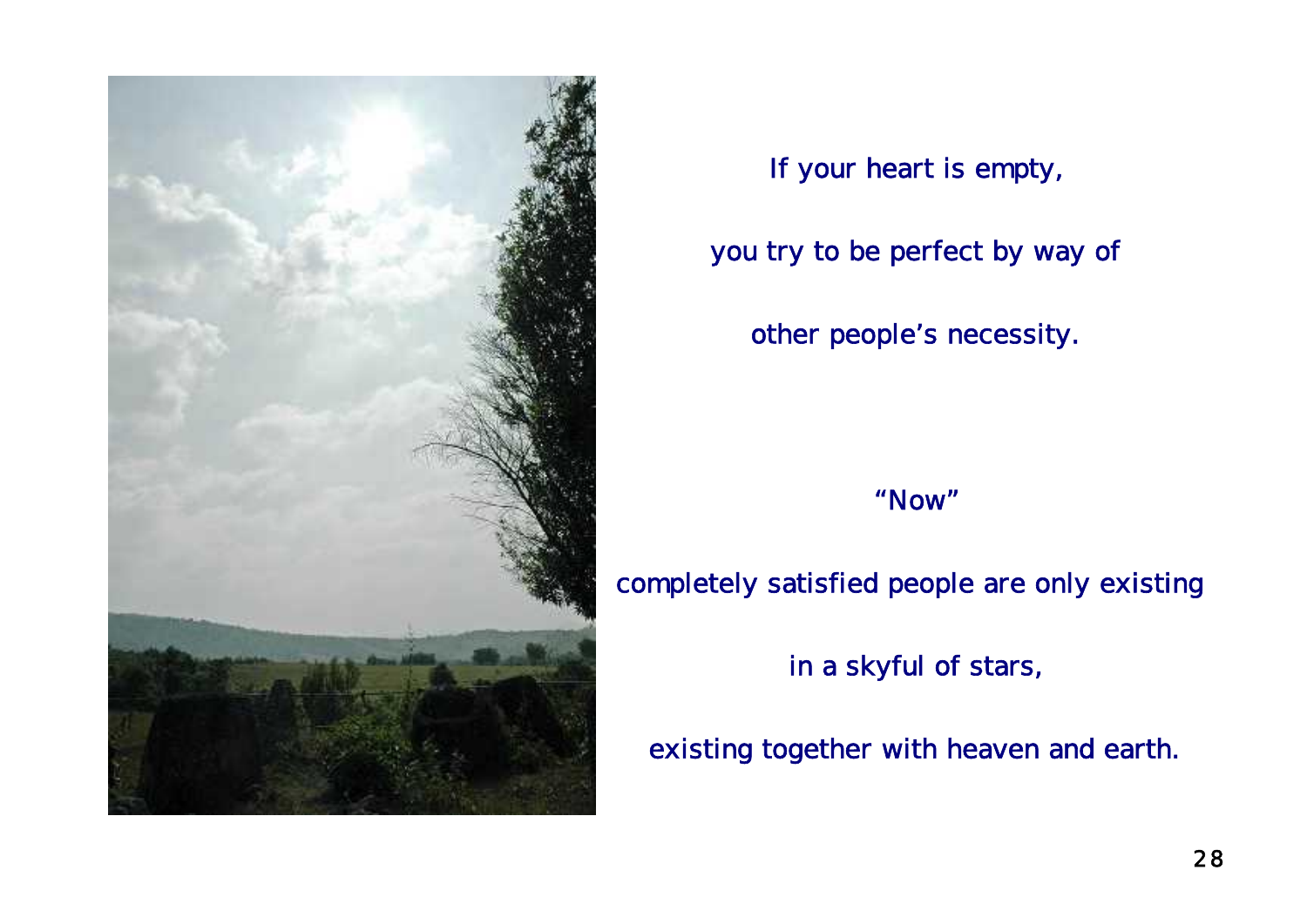![](_page_30_Picture_0.jpeg)

Sometimes things happen

#### that we can do nothing about.

Even at that time today,

"Now"

do to the utmost of your power.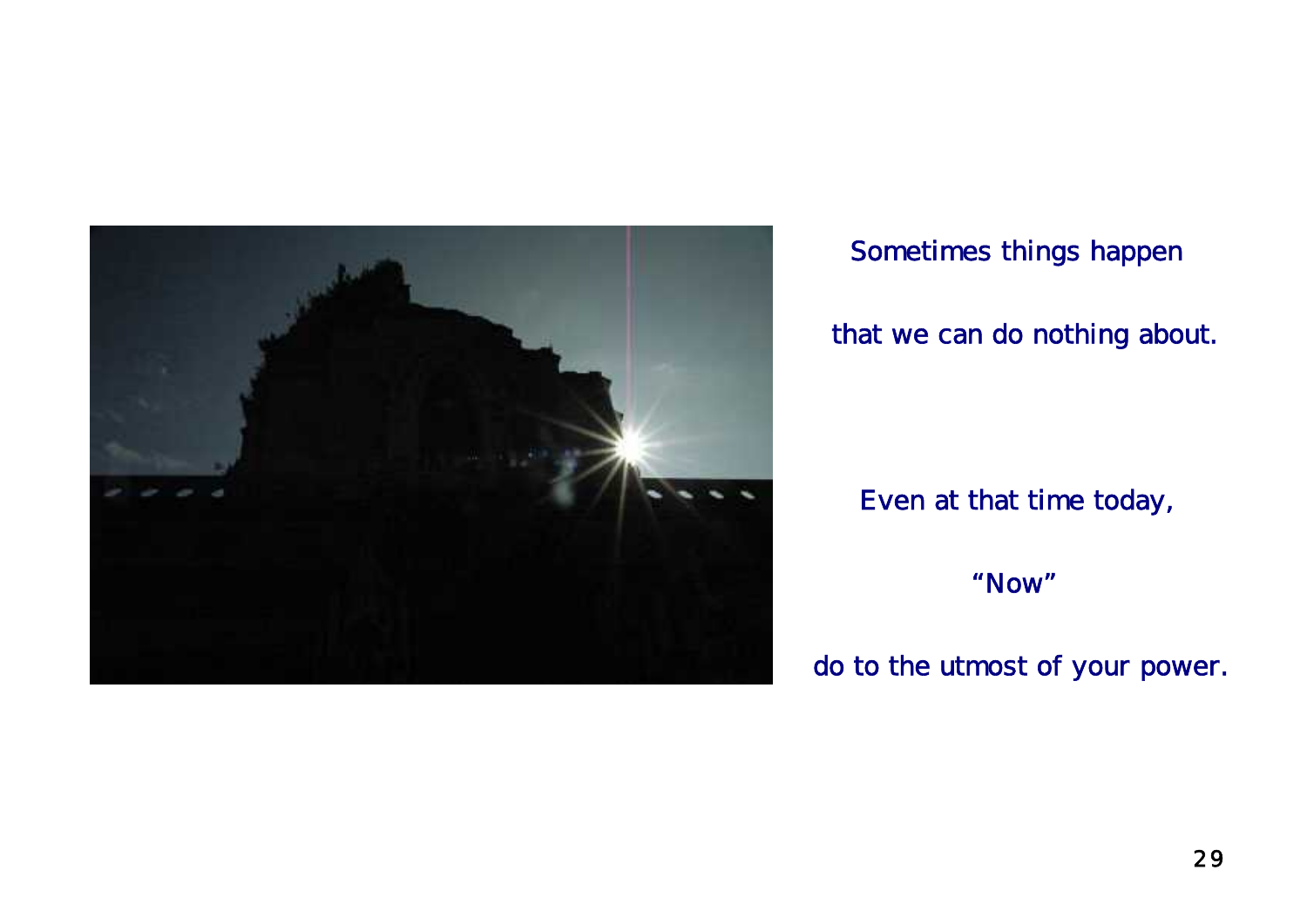![](_page_31_Picture_0.jpeg)

There is no good luck or bad, Just be "Now". your eyes are good or bad. whether the facts you make before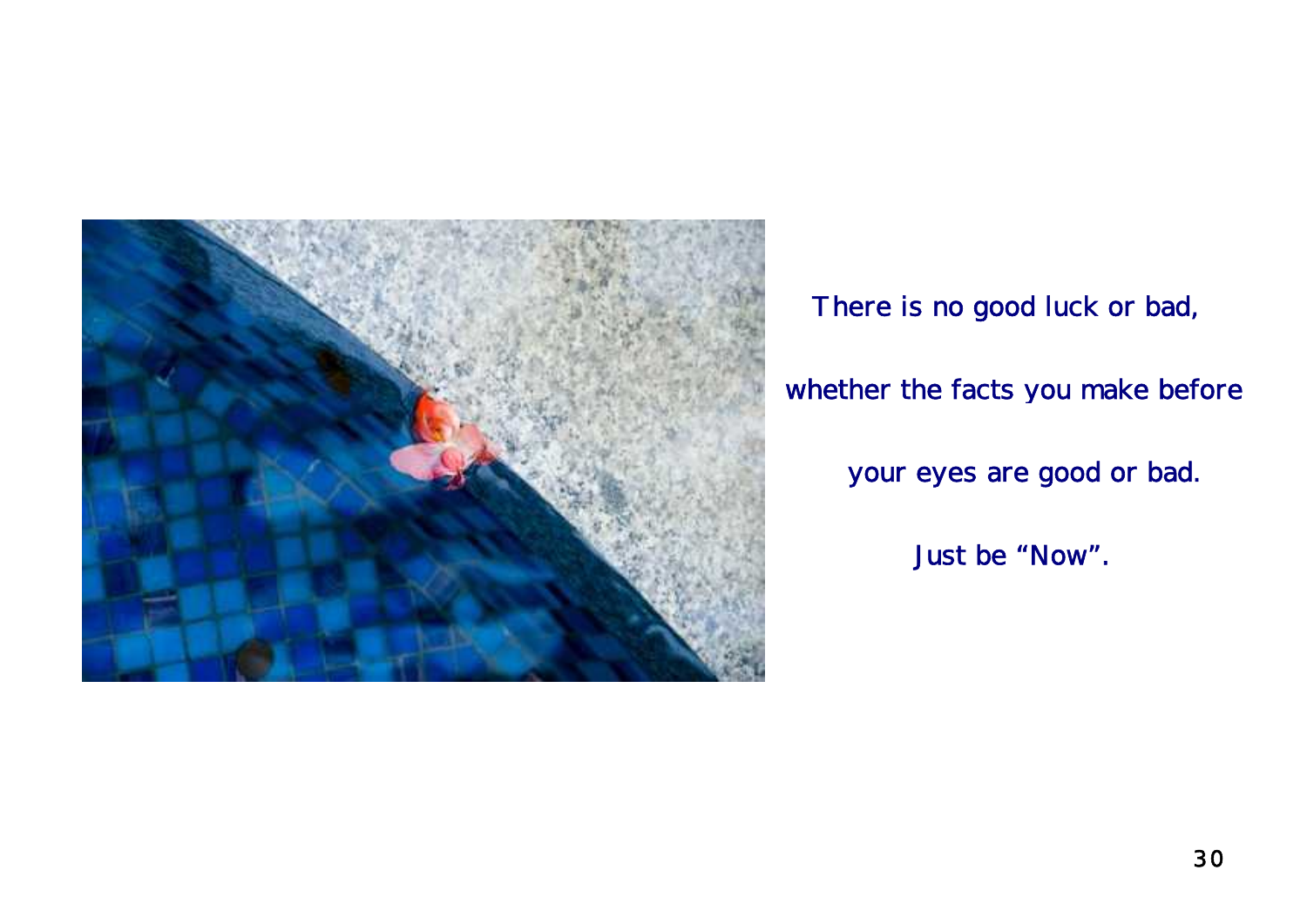![](_page_32_Picture_0.jpeg)

![](_page_32_Figure_1.jpeg)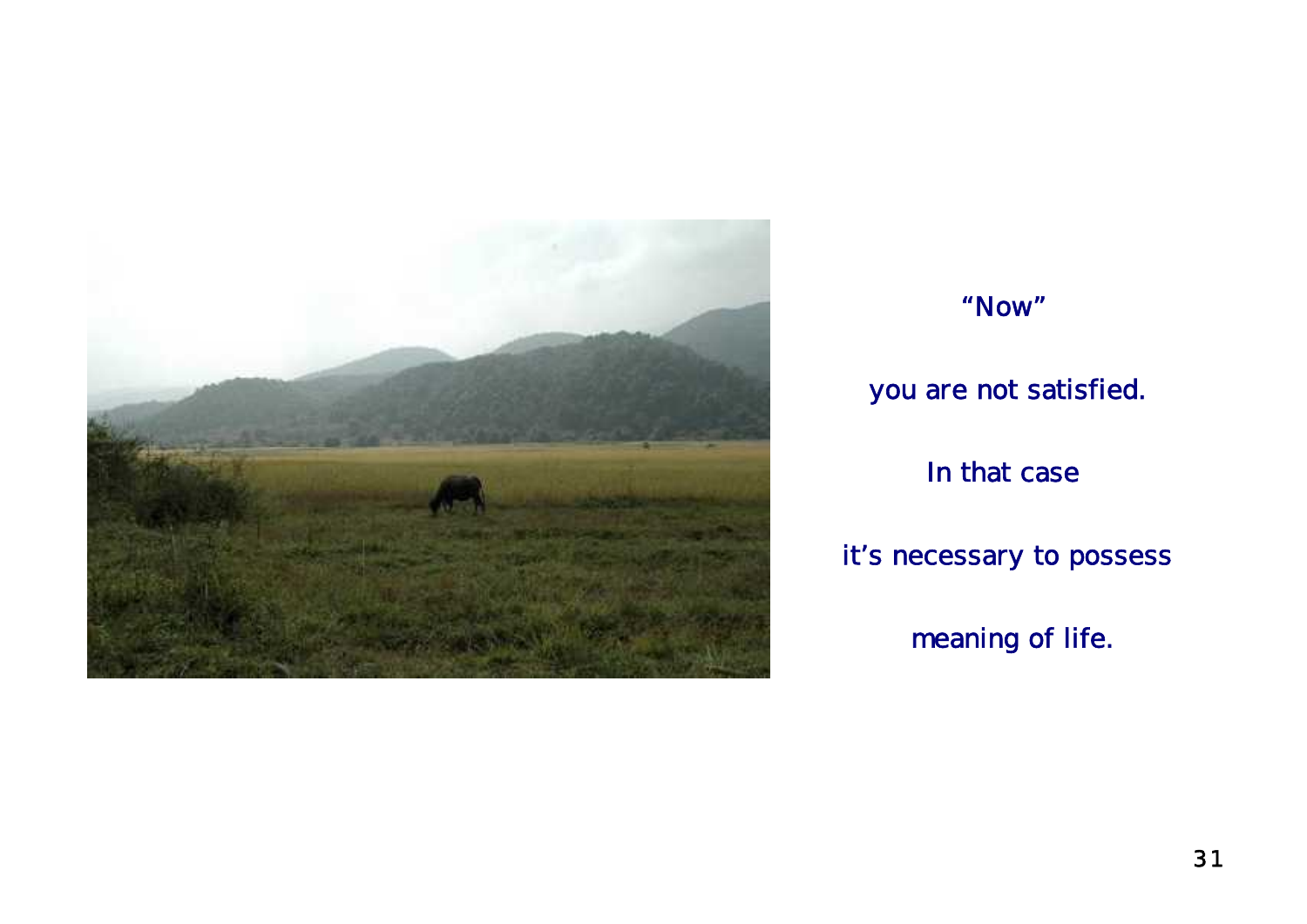![](_page_33_Picture_0.jpeg)

A circle is a circle, a square is a square, a dot is a dot. "Now"

as it is, see the form.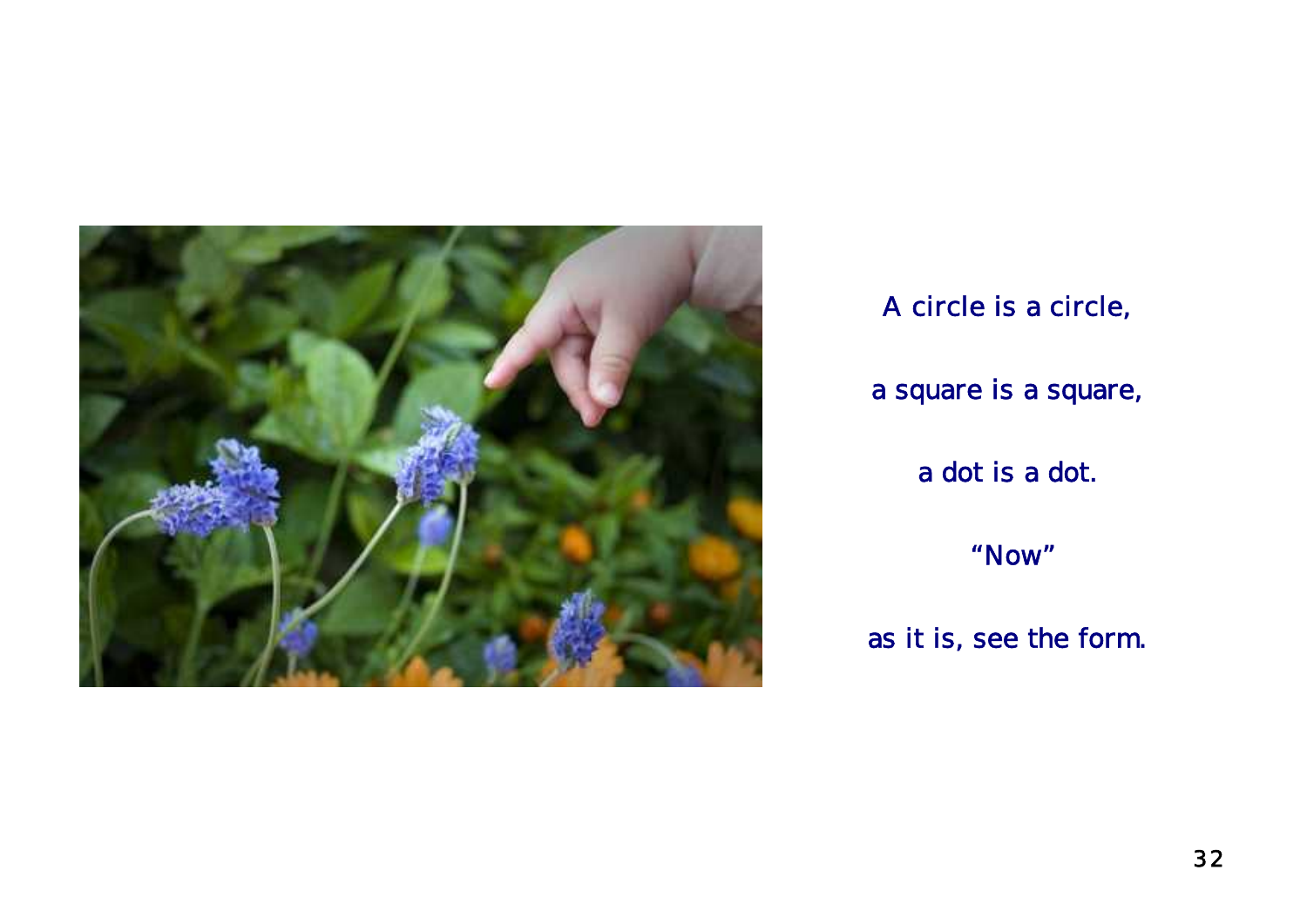![](_page_34_Picture_0.jpeg)

## For you

#### there is your own path.

#### "Now"

when you are not comparing others,

start walking the peaceful path.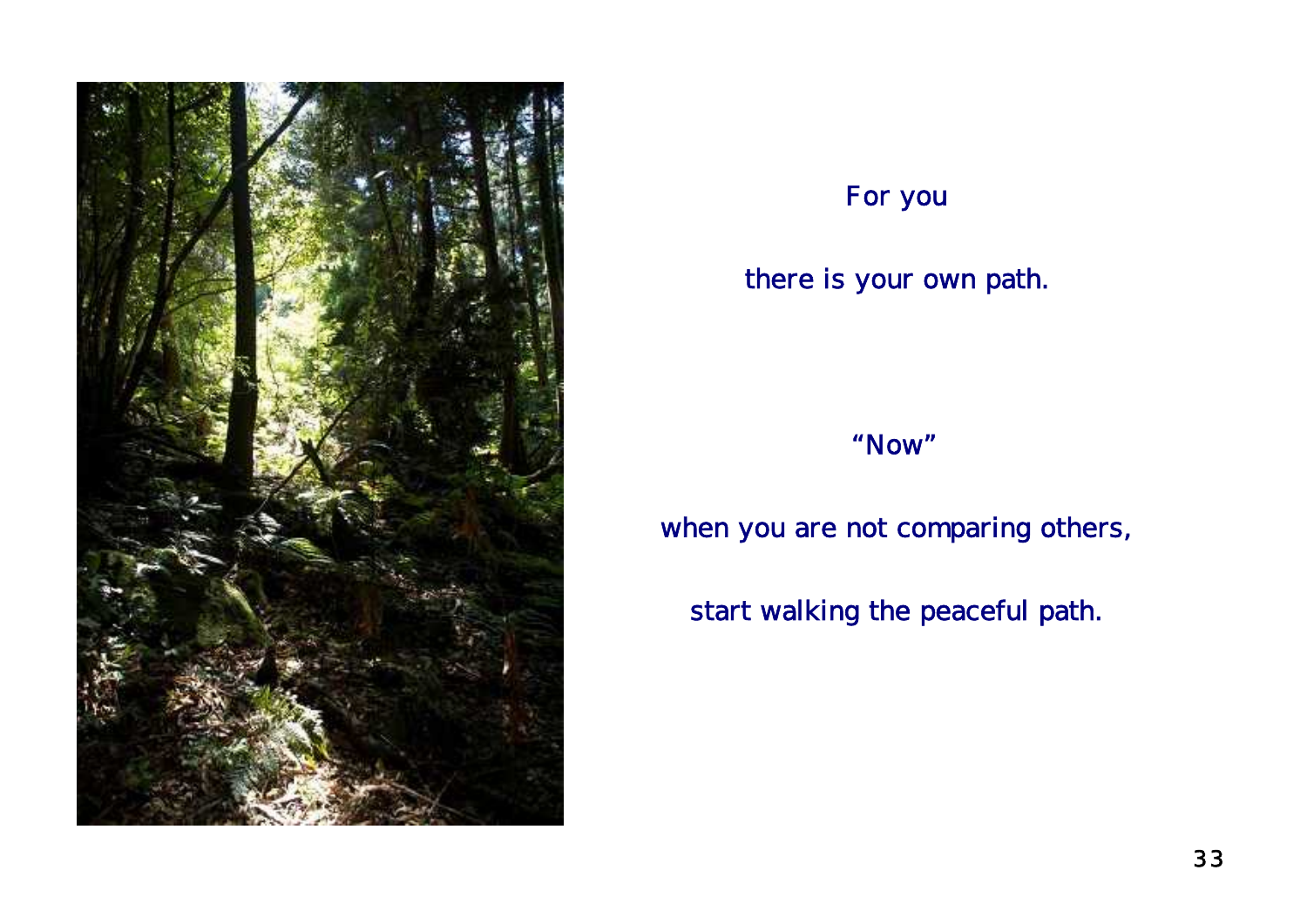![](_page_35_Picture_0.jpeg)

Thank you to all the people whose efforts,

through trial and error,

helped to make this book.

I hope that this book connects deeply with everyone,

and I pray you live your life lightheartedly at this time.

Masao Shintani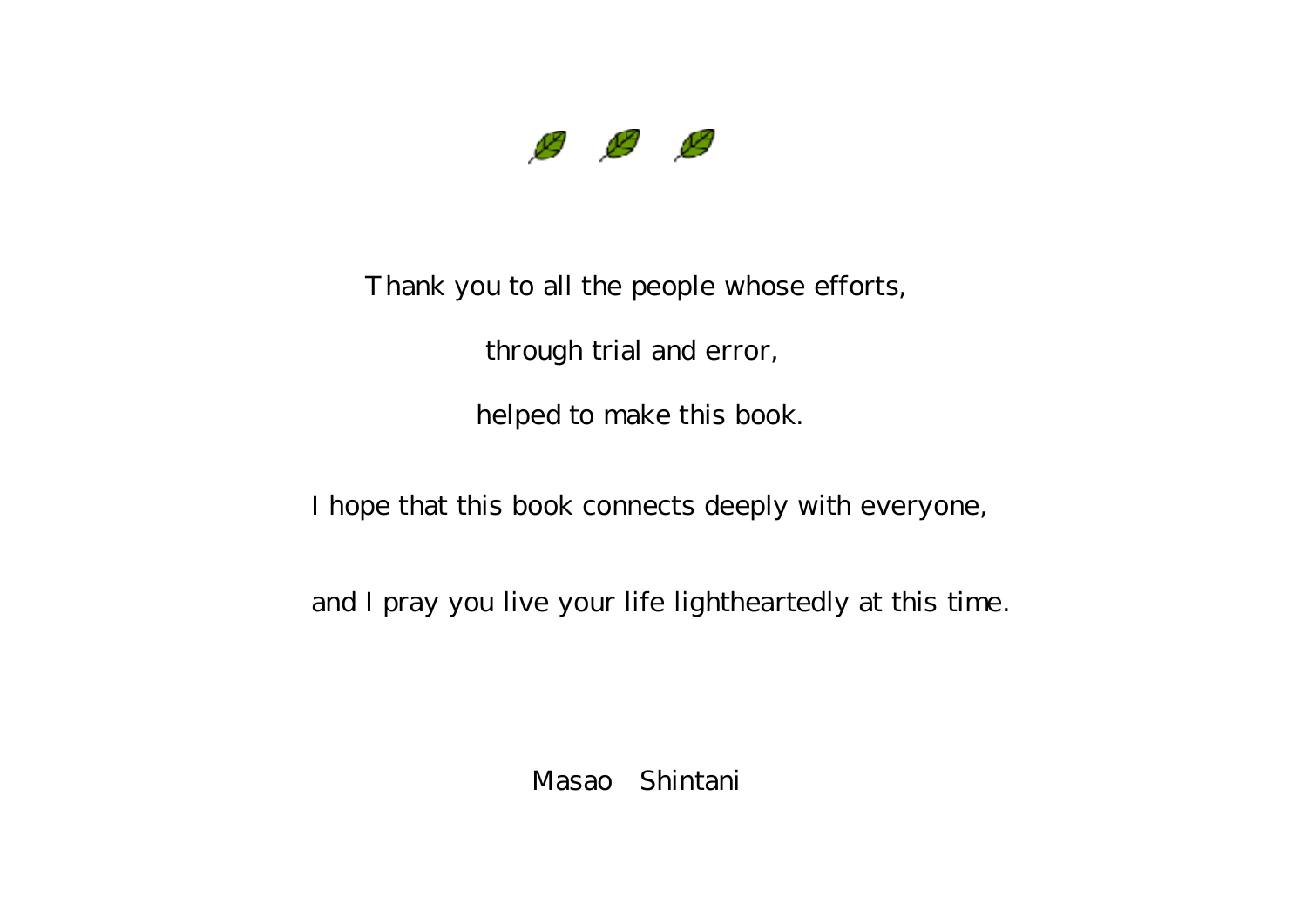## $\hat{\mathcal{R}}$  "Now", lead to a life of 33 words.  $\hat{\mathcal{R}}$ by Masao Shintani

Copyright © 2009 by Masao Shintani

Translated by Matthew & Mieko Brocklebank

Photography by Nana Kawasaki worldk2001@yahoo.co.jp

First published 2009

#### Publisher

Japan Holistic Spiritual Happiness Association

1 Shibuya Shibuya-ku, Tokyo 150-0002 JAPAN

http://www.holistic-kikou.com/

Printed in Japan